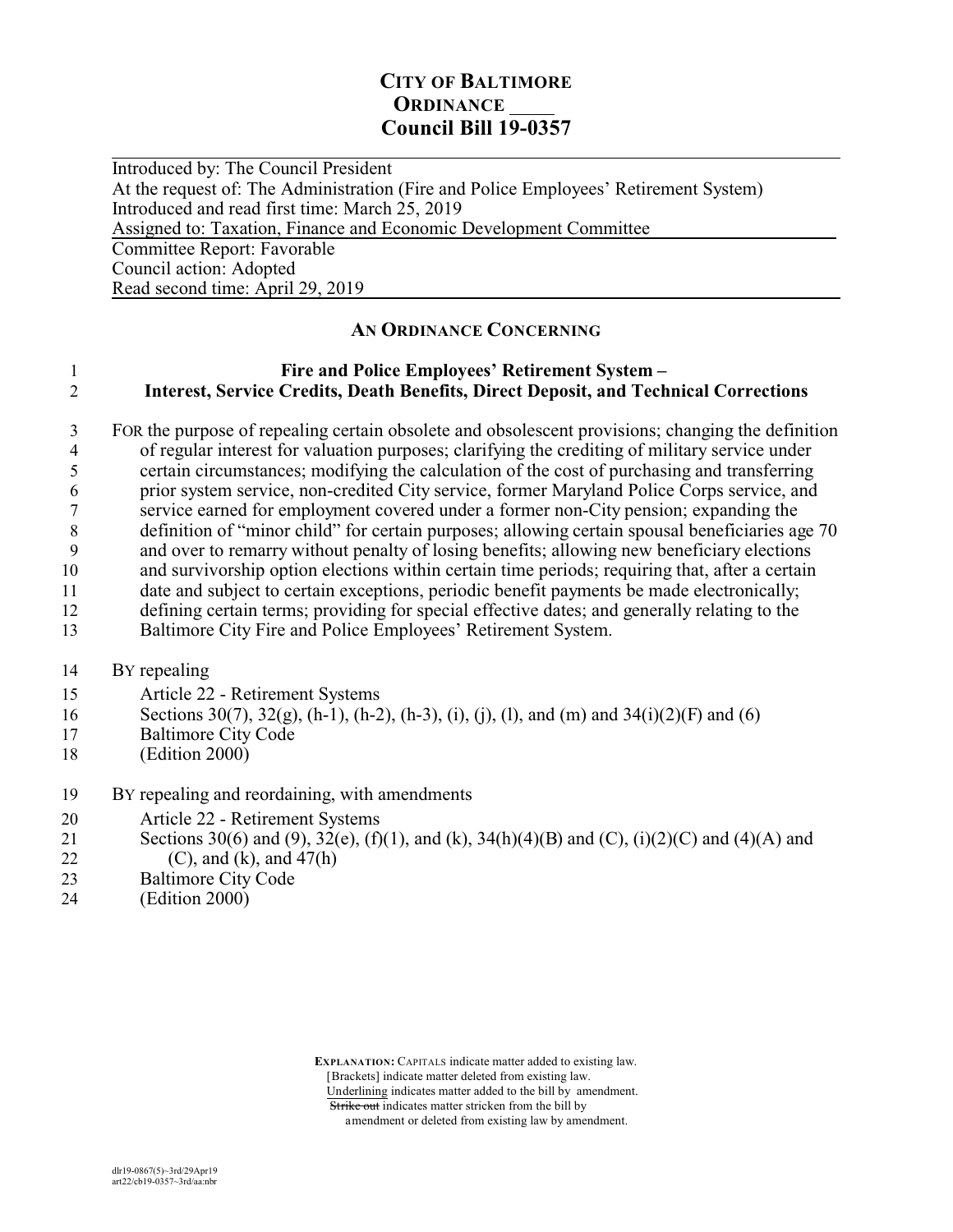| $\mathbf{1}$<br>$\overline{2}$<br>3<br>4<br>5 | BY adding<br>Article 22 - Retirement Systems<br>Section 30(7) and (21) and 34.1(d)<br><b>Baltimore City Code</b><br>(Edition 2000)                                                                                                                                                                |  |
|-----------------------------------------------|---------------------------------------------------------------------------------------------------------------------------------------------------------------------------------------------------------------------------------------------------------------------------------------------------|--|
| 6<br>$\tau$<br>8                              | <b>SECTION 1. BE IT ORDAINED BY THE MAYOR AND CITY COUNCIL OF BALTIMORE, That</b><br>$\S 30(7)$ , $\S 32(g)$ , (h-1), (h-2), (h-3), (i), (j), (l), and (m) and $\S 34(i)(2)(F)$ and (6) of Baltimore<br>City Code Article 22 {"Retirement Systems"} are repealed, in their respective entireties. |  |
| 9<br>10                                       | SECTION 2. AND BE IT FURTHER ORDAINED, That the Laws of Baltimore City read as<br>follows:                                                                                                                                                                                                        |  |
| 11                                            | <b>Baltimore City Code</b>                                                                                                                                                                                                                                                                        |  |
| 12                                            | <b>Article 22. Retirement Systems</b>                                                                                                                                                                                                                                                             |  |
| 13                                            | Subtitle – Fire and Police Employees' Retirement System                                                                                                                                                                                                                                           |  |
| 14                                            | § 30. Definitions.                                                                                                                                                                                                                                                                                |  |
| 15<br>16                                      | In this subtitle, unless a different meaning is plainly required by the context, the following<br>words and phrases have the meanings indicated:                                                                                                                                                  |  |
| 17                                            | (6) "Service" [shall mean] MEANS:                                                                                                                                                                                                                                                                 |  |
| 18<br>19<br>20                                | (I) ANY service FOR SERVICE-COVERED EMPLOYMENT [as an employee as described in<br>paragraph (2) of this subsection, and paid for by the City of Baltimore, while a<br>member of the Fire and Police Employees' Retirement System]; [and]                                                          |  |
| 21<br>22                                      | (II) any service purchased, repurchased, or transferred, by appropriate deposit or<br>redeposit of funds plus interest, to cover such periods, or, AND                                                                                                                                            |  |
| 23<br>24                                      | (III) any service credited under [any other section of] this subtitle [and under Maryland<br>State Law].                                                                                                                                                                                          |  |
| 25<br>26<br>27                                | (7) "SERVICE-COVERED EMPLOYMENT" MEANS EMPLOYMENT AS AN EMPLOYEE, AS<br>DESCRIBED IN PARAGRAPH (2) OF THIS SECTION, AND PAID FOR BY THE CITY OF<br>BALTIMORE, WHILE A MEMBER OF THIS SYSTEM.                                                                                                      |  |
| 28<br>29                                      | (9) "Regular interest" means interest compounded annually for the reserves and items<br>listed at the following rates:                                                                                                                                                                            |  |
| 30                                            | (i) the Annuity Savings Reserve:<br>$3.0\%$ .                                                                                                                                                                                                                                                     |  |
| 31<br>32                                      | (ii) for valuation purposes:<br>$[7.5\%]$<br>7.25%                                                                                                                                                                                                                                                |  |
| 33                                            | 5.0%.<br>for determining actuarial equivalents:<br>(111)                                                                                                                                                                                                                                          |  |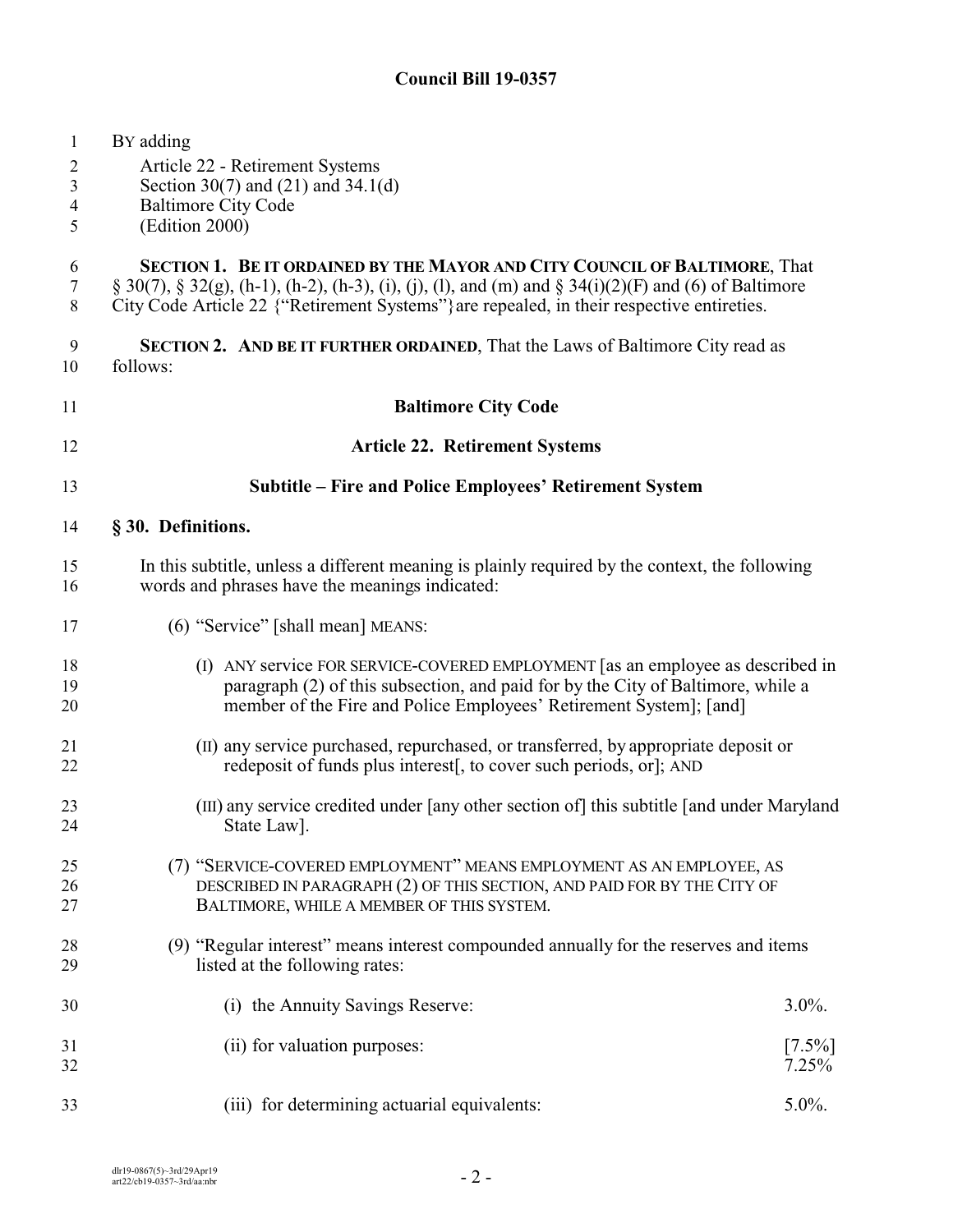| 1              | (21) "SYSTEM ENTRY DATE" MEANS THE DATE A MEMBER MOST RECENTLY BEGINS                 |
|----------------|---------------------------------------------------------------------------------------|
| $\mathfrak{2}$ | SERVICE-COVERED EMPLOYMENT.                                                           |
| 3              | § 32. Service creditable.                                                             |
| 4              | (e) [Military personnel – rights to benefits, membership, and service credit during   |
| 5              | employment.] CREDIT FOR MILITARY SERVICE DURING EMPLOYMENT.                           |
| 6              | (1) Scope of subsection.                                                              |
| 7              | This subsection applies only to a member of this system who:                          |
| 8              | (i) on account of military service, as defined in paragraph $(9)$ (7) of this         |
| 9              | subsection, is on [unpaid] leave of absence from [paid] City employment;              |
| 10             | (ii) [does not withdraw any of his or her accumulated contributions, unless he or     |
| 11             | she redeposits the sum withdrawn as provided in paragraph (2) of this                 |
| 12             | subsection] IS ELIGIBLE FOR REEMPLOYMENT WITH THE CITY UNDER THE                      |
| 13             | UNIFORMED SERVICES EMPLOYMENT AND REEMPLOYMENT RIGHTS ACT OF                          |
| 14             | 1994, AS AMENDED, 38 U.S.C. §§4301-4334 ("USERRA"); AND                               |
| 15             | (iii) within 1 year after he or she leaves military service, or any longer period     |
| 16             | during which his or her employment rights are protected by federal law, is            |
| 17             | employed by the City of Baltimore as a regular and permanent employee;                |
| 18             | $(iv)$ does not take any employment, other than employment described in item (iii)    |
| 19             | of this paragraph or temporary employment, after the member:                          |
| 20             | (A) applied for reemployment in his or her former classification or                   |
| 21             | position in the City service; and                                                     |
| 22             | (B) was refused immediate reemployment for causes beyond his or her                   |
| 23             | control; and]                                                                         |
| 24             | $(III)$ [ $(v)$ ] applies for service credit with the system.                         |
| 25             | [(2) Redeposit of accumulated contributions; payment methods, deadline; pro rata      |
| 26             | credit.]                                                                              |
| 27             | [(i) If a member of this system who is absent from employment for military service    |
| 28             | withdraws any of his or her accumulated contributions and redeposits into the         |
| 29             | system the sum withdrawn, with regular interest at the annuity savings fund rate      |
| 30             | from the date of withdrawal to the date that the redeposit is completed, the          |
| 31             | member, if otherwise qualified, is entitled to the benefits of this section as if the |
| 32             | withdrawal had not been made.]                                                        |
| 33             | [(ii) The redeposit of accumulated contributions:                                     |
| 34             | (A) may be made by a single payment or an increased rate of contribution; but         |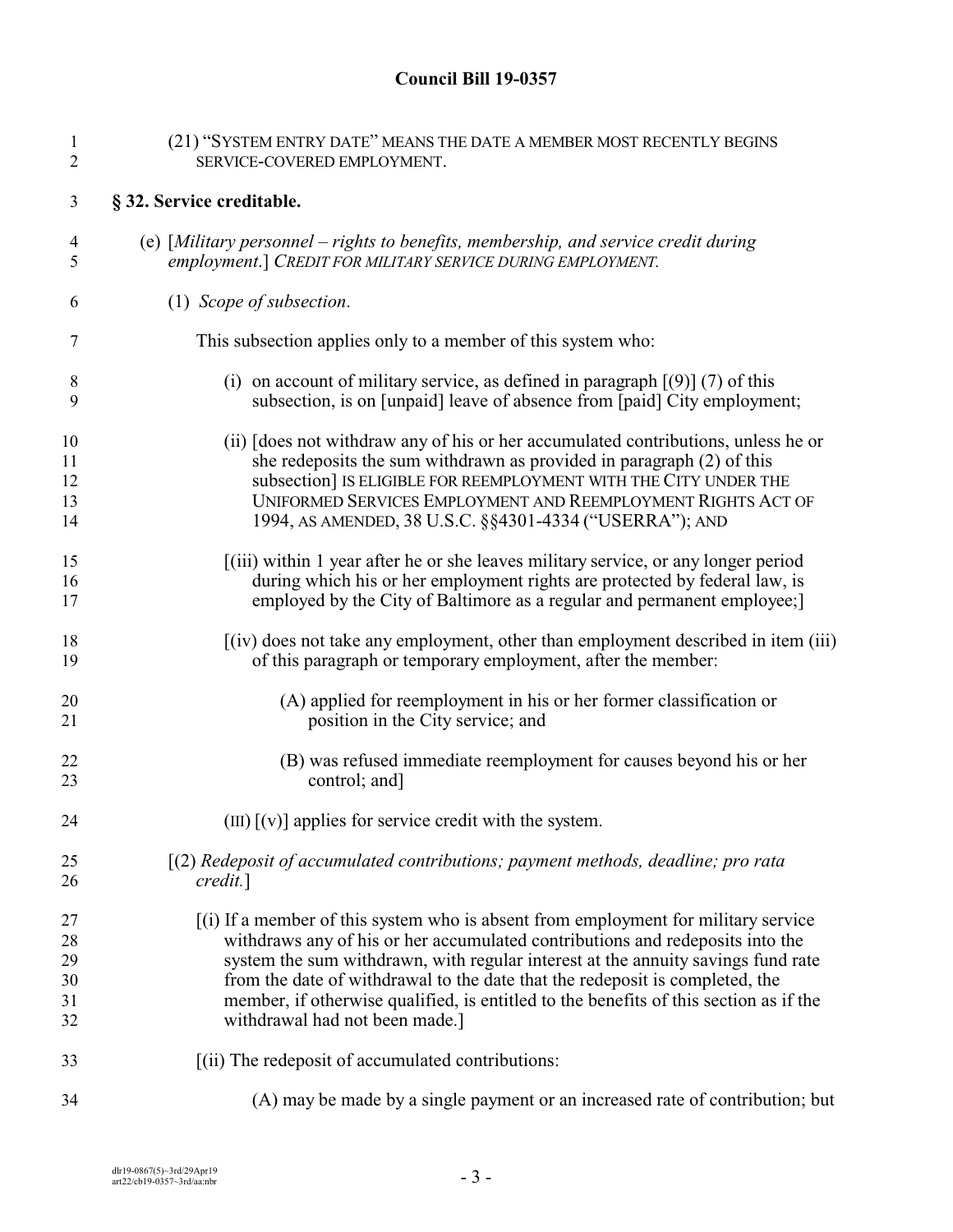| $\mathbf{1}$   | (B) must be completed before the member's retirement date.]                               |
|----------------|-------------------------------------------------------------------------------------------|
| $\overline{2}$ | [(iii) The redeposit of accumulated contributions shall be credited pro rata at the time  |
| 3              | each payment is made.]                                                                    |
| $\overline{4}$ | $(3)$ Retention of status and rights as a member.]                                        |
| 5              | [Except as otherwise provided in this subsection, a member of this system who is          |
| 6              | reemployed under paragraph (1)(iii) of this subsection retains the status and rights as a |
| 7              | member during a period of absence from employment for military service.]                  |
| 8              | $(2)$ [(4)] Service credit.                                                               |
| 9              | [A member of this system shall receive service credit for a period of absence from        |
| 10             | employment while in military service if:                                                  |
| 11             | (i) the employment of the member under paragraph $(1)(iii)$ of this section is paid       |
| 12             | employment; and                                                                           |
| 13             | (ii) membership in this system is a requirement of employment.                            |
| 14             | (1) A MEMBER OF THIS SYSTEM SHALL RECEIVE SERVICE CREDIT FOR A PERIOD OF                  |
| 15             | ABSENCE FROM EMPLOYMENT WHILE IN MILITARY SERVICE AS THOUGH HE OR SHE                     |
| 16             | HAD REMAINED CONTINUOUSLY EMPLOYED WITH THE CITY AS AN EMPLOYEE.                          |
| 17             | (2) THE SERVICE CREDIT SHALL INCLUDE THE PERIOD, IF ANY, BETWEEN THE DATE THE             |
| 18             | MEMBER COMPLETES MILITARY SERVICE AND THE DATE HE OR SHE IS REEMPLOYED                    |
| 19             | WITH THE CITY, AS LONG AS THE MEMBER RETAINS HIS OR HER REEMPLOYMENT                      |
| 20             | RIGHTS UNDER USERRA DURING THAT PERIOD.                                                   |
| 21             | $(3)$ $(5)$ ] Transfer of service credit.                                                 |
| 22             | A member of this system who receives service credit for military service under this       |
| 23             | subsection may transfer the credit to another state or local retirement or pension        |
| 24             | system.                                                                                   |
| 25             | (4) $[(6)]$ [Contributions] MEMBER CONTRIBUTIONS.                                         |
| 26             | (i) Except as otherwise provided in subparagraph (ii) of this paragraph, a member of      |
| 27             | this system [who is reemployed under paragraph $(1)(iii)$ of this subsection and is       |
| 28             | otherwise qualified to retain the status and rights of a member during a period of        |
| 29             | absence from employment for military service,] DESCRIBED IN PARAGRAPH (1) OF              |
| 30             | THIS SUBSECTION shall be credited [with], at the [city's] CITY'S sole account and         |
| 31             | expense[:], WITH MILITARY SERVICE CONTRIBUTIONS THAT CONSIST OF THE                       |
| 32             | FOLLOWING:                                                                                |
| 33             | (A) the contributions, if any, that the City would have made on behalf of the             |
| 34             | member if the member had not been absent, including DROP OR DROP 2                        |
| 35             | contributions; and                                                                        |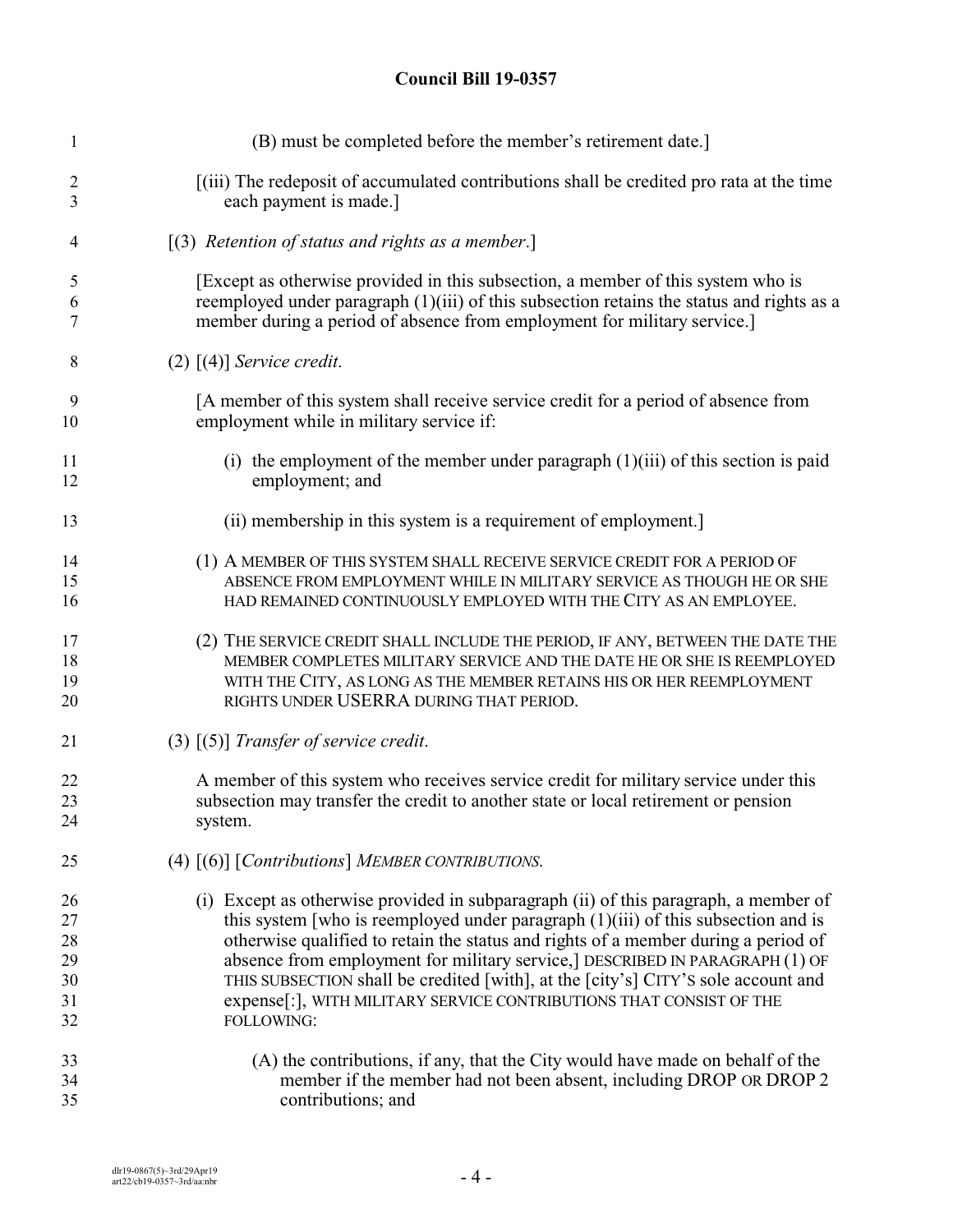| 1<br>$\overline{c}$<br>3      | (B) the contributions that the member would have made on his or her own<br>behalf if the member had not been absent, including DROP OR DROP 2<br>contributions. |
|-------------------------------|-----------------------------------------------------------------------------------------------------------------------------------------------------------------|
| $\overline{\mathcal{A}}$<br>5 | (ii) On a member's terminating City employment, the member is not entitled to<br>[withdraw] RECEIVE any part of [the] THESE MILITARY SERVICE contributions      |
| 6                             | [credited to his or her account under this paragraph, including the annuity portion                                                                             |
| $\overline{7}$                | attributable to City contributions made under this paragraph, except in the case of                                                                             |
| 8                             | death while in City service or retirement from City service]. HOWEVER, THE                                                                                      |
| 9                             | MILITARY SERVICE CONTRIBUTIONS SHALL BE USED TO FUND:                                                                                                           |
| 10                            | (A) THE ANNUITY PORTION OF A RETIREMENT ALLOWANCE PAYABLE TO THAT                                                                                               |
| 11                            | MEMBER UNDER $\S$ 34; OR                                                                                                                                        |
| 12<br>13                      | (B) THE ANNUITY PORTION OF A LUMP-SUM OR PERIODIC DEATH BENEFIT<br>PAYABLE TO THAT MEMBER'S BENEFICIARY UNDER § 34.                                             |
|                               |                                                                                                                                                                 |
| 14                            | (iii) The Board of Trustees shall refund to a member any contributions made to the                                                                              |
| 15                            | system during a period of absence from employment for military service when the                                                                                 |
| 16                            | member is otherwise exempted under this paragraph from paying contributions                                                                                     |
| 17                            | into the system.                                                                                                                                                |
| 18                            | [(iv) On termination of a member's employment during or after a leave of absence for                                                                            |
| 19                            | military service, the member, member's beneficiary, or member's estate is entitled                                                                              |
| 20                            | to a refund of the member's accumulated contributions, plus interest, in lieu of                                                                                |
| 21<br>22                      | any other system benefit, excluding contributions made by the City under<br>subparagraph (i) of this paragraph.                                                 |
| 23                            | $(5)$ $(7)$ ] Benefits unavailable during absence.                                                                                                              |
| 24                            | A member of this system, the member's beneficiary, or the member's estate is not                                                                                |
| 25                            | entitled to line-of-duty disability benefits or line-of-duty death benefits arising from                                                                        |
| 26                            | the member's death or disability during a period that the member is absent from                                                                                 |
| 27                            | employment for military service.                                                                                                                                |
| 28                            | $(6)$ $[(8)]$ DROP AND DROP 2 benefits.                                                                                                                         |
| 29                            | [Except as otherwise provided in this subsection, a] A member of this system [who is                                                                            |
| 30                            | actively reemployed under paragraph $(1)(iii)$ of this subsection and is otherwise                                                                              |
| 31                            | qualified to retain the status and rights of a member during a period of absence from                                                                           |
| 32                            | employment for military service] DESCRIBED IN PARAGRAPH (1) OF THIS SUBSECTION                                                                                  |
| 33                            | is entitled to all of the rights and privileges relating to the Deferred Retirement Option                                                                      |
| 34                            | Plan ("DROP") under [Section] § 36B [of this subtitle] OR THE DEFERRED                                                                                          |
| 35                            | RETIREMENT OPTION PLAN 2 ("DROP 2") UNDER § 36C otherwise afforded to a                                                                                         |
| 36                            | member who is actively employed, including:                                                                                                                     |
| 37                            | (i) after being reemployed on returning from military service, the right to elect                                                                               |
| 38                            | retrospectively to participate in DROP OR DROP 2 or to terminate DROP OR                                                                                        |
| 39                            | DROP 2 participation, as of a date during the period of the member's absence                                                                                    |
| 40                            | from employment;                                                                                                                                                |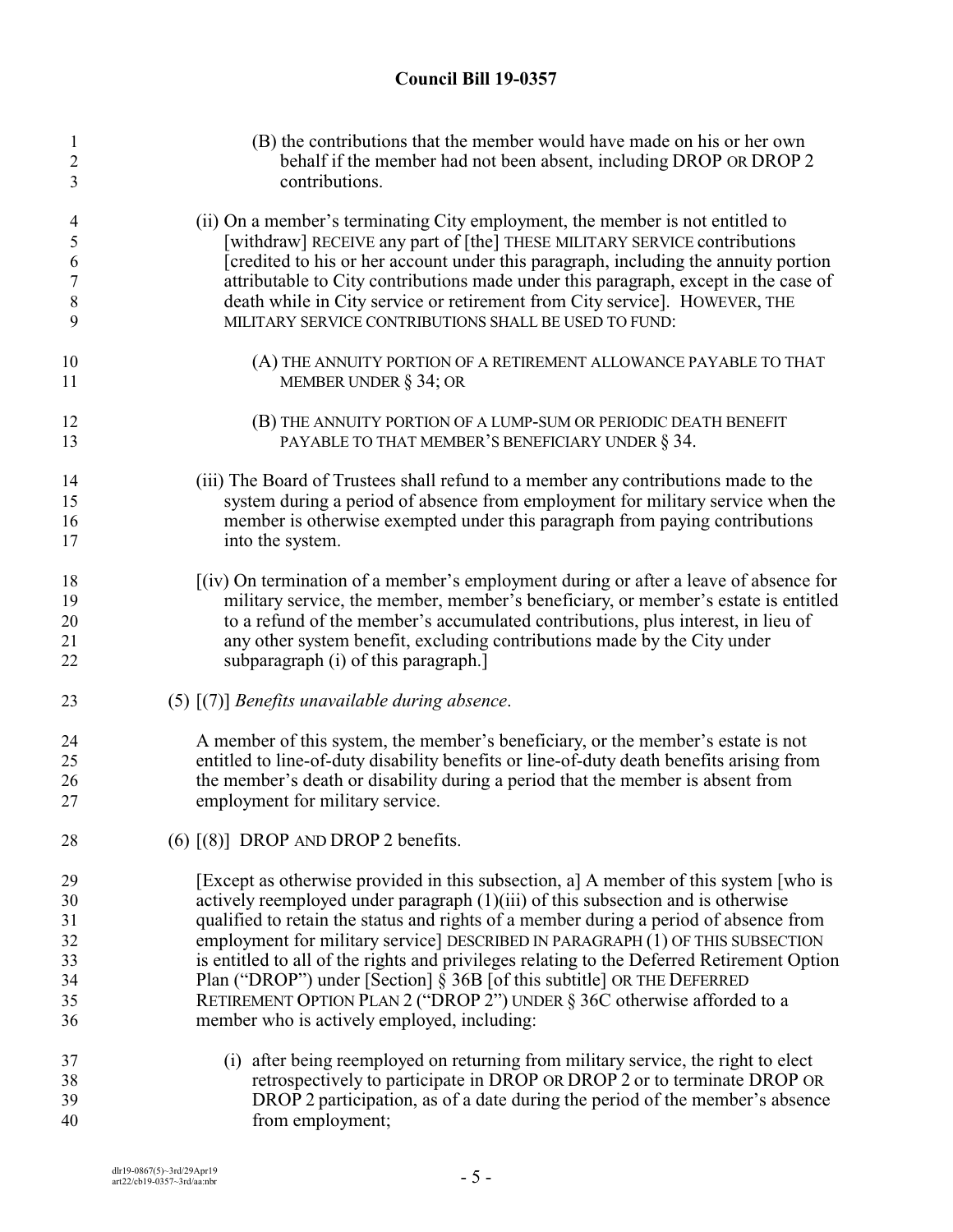| $\mathbf{1}$<br>$\sqrt{2}$<br>3 | (ii) the right to accumulate DROP OR DROP 2 contributions and benefits<br>participation during the period of the member's absence from employment;<br>and |
|---------------------------------|-----------------------------------------------------------------------------------------------------------------------------------------------------------|
| $\overline{4}$<br>5             | (iii) the right to be credited with post-DROP OR POST-DROP 2 employment during<br>the period of the member's absence from employment.                     |
| 6                               | $(7)$ $(9)$ ] "Military service" defined.                                                                                                                 |
| 7<br>8                          | (i) In this subsection AND IN SUBSECTION $(F)$ OF THIS SECTION, "military<br>service" means any service that falls within the term:                       |
| 9<br>10                         | (A) "service in the uniformed services", as defined by and interpreted under<br>38 U.S.C. § 4303(13); or                                                  |
| 11<br>12                        | (B) "military service", as defined by and interpreted under State Personnel and<br>Pensions Article $\S$ 38-101(d);                                       |
| 13                              | (ii) "Military service" embraces all forms of duty, including active duty, active duty                                                                    |
| 14                              | for training, initial active duty for training, and inactive duty training (such as                                                                       |
| 15                              | drills), under competent authority, on a voluntary or involuntary basis, in the                                                                           |
| 16                              | Army, Navy, Marine Corps, Air Force, Coast Guard, Public Health Service                                                                                   |
| 17                              | Commissioned Corps, the Army National Guard, the Air National Guard, the                                                                                  |
| 18                              | Maryland National Guard, as well as the reserve components of each of these                                                                               |
| 19                              | services, and any other category of persons designated by the President or the                                                                            |
| 20                              | Governor of the State of Maryland in time of war or national or State emergency.                                                                          |
| 21                              | (8) DEADLINE FOR PURCHASE OF SERVICE.                                                                                                                     |
| 22                              | FOR A MEMBER OF THIS SYSTEM DESCRIBED IN PARAGRAPH (1) OF THIS SUBSECTION,                                                                                |
| 23                              | ANY DEADLINE FOR TRANSFERRING AND PURCHASING SERVICE OTHERWISE                                                                                            |
| 24                              | APPLICABLE UNDER $\S 32(K)$ SHALL BE EXTENDED BY THE PERIOD OF SERVICE CREDITED                                                                           |
| 25                              | TO THE MEMBER UNDER PARAGRAPH (2) OF THIS SUBSECTION.                                                                                                     |
| 26                              | $(9)$ $[(10)]$ Rules and regulations.                                                                                                                     |
| 27                              | The Board of Trustees may adopt rules, resolutions, and regulations to carry out the                                                                      |
| 28                              | provisions of this subsection AS LONG AS THOSE RULES, RESOLUTIONS, AND                                                                                    |
| 29                              | REGULATIONS ARE CONSISTENT WITH USERRA.                                                                                                                   |
| 30                              | (f) [Military] CREDIT FOR MILITARY service [credit] PRIOR TO EMPLOYMENT.                                                                                  |
| 31                              | (1) [Notwithstanding any other provision of this subtitle, upon] UPON proper application                                                                  |
| 32                              | to [the System] THIS SYSTEM, A MEMBER WHO HAS ACQUIRED AT LEAST 10 YEARS OF                                                                               |
| 33                              | SERVICE AND ATTAINED AGE 50, OR WHO HAS ACQUIRED 20 YEARS OF SERVICE, SHALL                                                                               |
| 34                              | BE GRANTED credit for military service, as defined in $\lceil \S 32(e) \rceil$ SUBSECTION (E)(7) of                                                       |
| 35                              | this [subtitle], PRIOR TO EMPLOYMENT WITH THE CITY [for purposes of eligibility for a                                                                     |
| 36                              | normal service retirement under $\S$ 34(a-1), DROP under $\S$ 36B, or DROP 2 under                                                                        |
| 37                              | § 36C, and for benefit purposes shall be granted to any member of this system who                                                                         |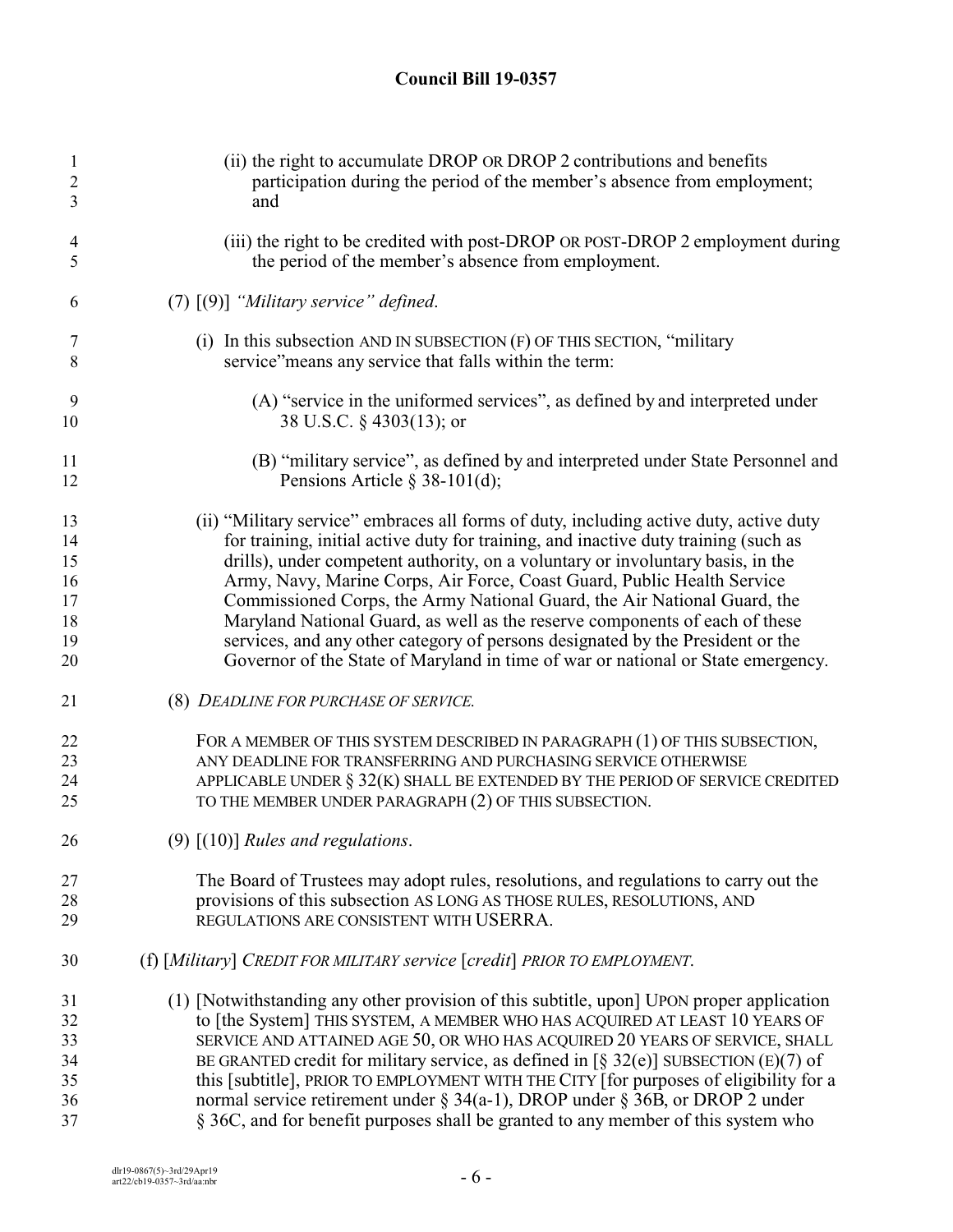| 1              | has served in the military prior to employment with the City, if that member has        |
|----------------|-----------------------------------------------------------------------------------------|
| $\overline{2}$ | acquired at least 10 years of service and attained the age of 50, or has acquired 20    |
| 3              | years of service] UNLESS OTHERWISE PROVIDED IN THIS ARTICLE 22.                         |
| 4              | (k) [Transfers] PURCHASES AND TRANSFERS of service. $[-$ Persons becoming members on or |
| 5              | <i>after July 1, 2003.</i> ]                                                            |
| 6              | (1) Definitions.                                                                        |
| 7              | (i) In this subsection, the following words have the meanings indicated.                |
| 8              | (ii) A. "Former system" means an actuarially funded contributory or non-contributory    |
| 9              | federal, state, or local governmental defined benefit retirement or pension             |
| 10             | system located within the United States.                                                |
| 11             | B. "FORMER SYSTEM" INCLUDES:                                                            |
| 12             | 1. THIS SYSTEM;                                                                         |
| 13             | THE EMPLOYEES' RETIREMENT SYSTEM OF THE CITY OF BALTIMORE;<br>2.                        |
| 14             | 3. THE ELECTED OFFICIALS' RETIREMENT SYSTEM OF THE CITY OF                              |
| 15             | <b>BALTIMORE; AND</b>                                                                   |
| 16             | 4. EVEN THOUGH IT IS NOT ACTUARIALLY FUNDED, THE RETIREMENT                             |
| 17             | SAVINGS PLAN OF BALTIMORE CITY.                                                         |
| 18             | (iii) "Uniformed position" means a fireman's or policeman's position held by a          |
| 19             | transferring employee.                                                                  |
| 20             | (iv) "Fireman's position" means a position held by an employee of a federal, state, or  |
| 21             | local fire department whose services bear a substantial and direct relationship to      |
| 22             | extinguishing fires or protecting lives or property endangered by fires.                |
| 23             | (v) "Policeman's position" means a position held by an employee of a federal, state,    |
| 24             | or local law enforcement agency who is regularly engaged in enforcing the public        |
| 25             | peace and whose duties include the power of arrest.                                     |
| 26             | (vi) "Civilian position" means a position held by a transferring employee that was not  |
| 27             | a uniformed position.                                                                   |
| 28             | (VII) "FORMER CITY SERVICE" MEANS:                                                      |
| 29             | (A) PRIOR SERVICE;                                                                      |
| 30             | (B) SERVICE FOR ANY REGULAR AND PERMANENT EMPLOYMENT WITH THE                           |
| 31             | CITY THAT RESULTED IN THE MEMBER'S BEING VESTED IN THE CITY                             |
| 32             | RETIREMENT SAVINGS PLAN OR CREDITED FOR SERVICE IN A DEFINED                            |
| 33             | BENEFIT CITY RETIREMENT SYSTEM OTHER THAN THIS SYSTEM; OR                               |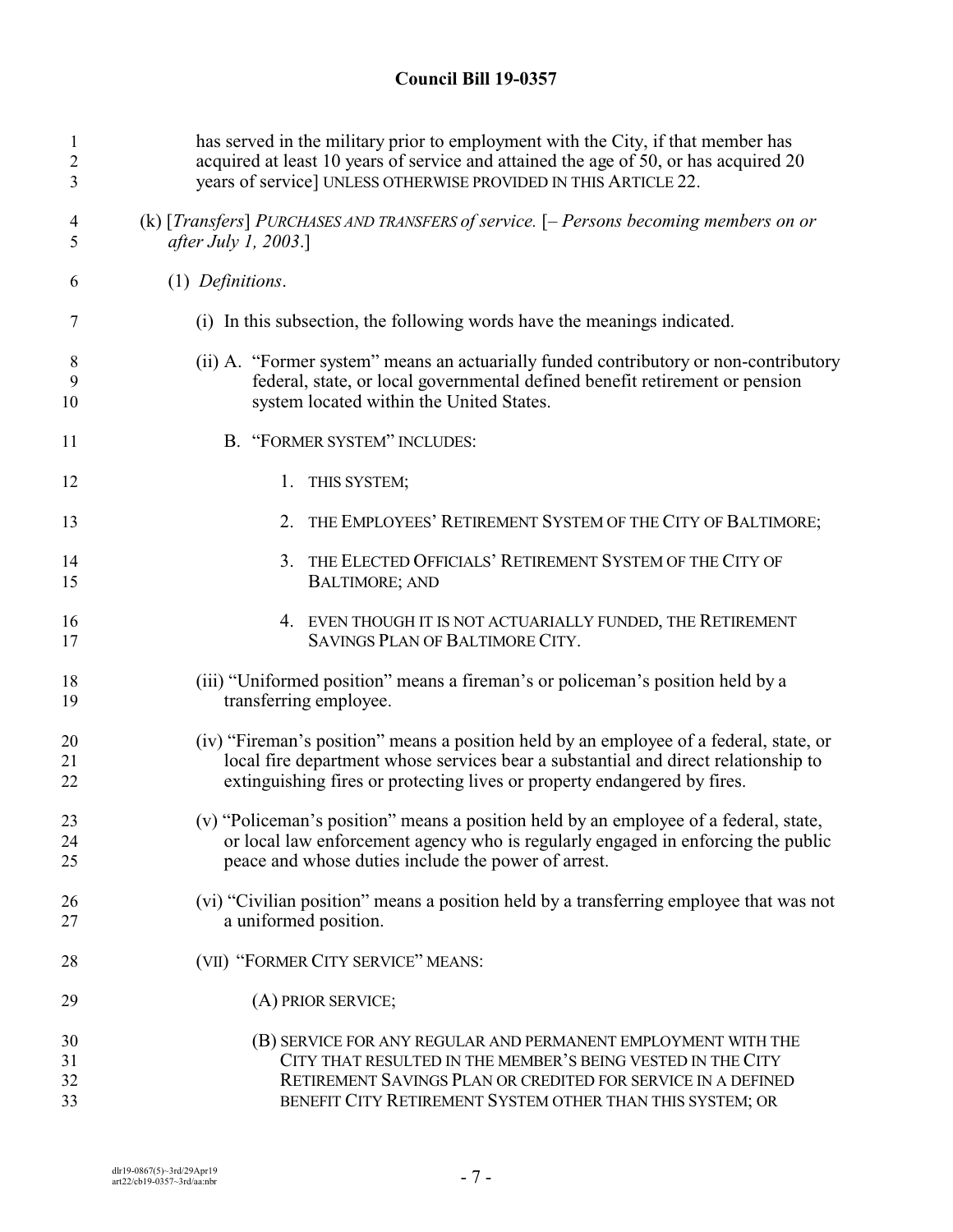| 1  | (C) NON-CREDITED CITY SERVICE.                                                 |
|----|--------------------------------------------------------------------------------|
| 2  | (VIII) "EARNABLE COMPENSATION" MEANS THE ANNUAL SALARY AUTHORIZED FOR          |
| 3  | THE MEMBER AS OF THE DATE OF THE MEMBER'S SYSTEM ENTRY DATE.                   |
| 4  | (IX) "PRIOR SERVICE" MEANS SERVICE CREDIT PREVIOUSLY EARNED OR PURCHASED IN    |
| 5  | THIS SYSTEM BUT LOST DUE TO SEPARATION FROM EMPLOYMENT.                        |
| 6  | (X) "NON-CREDITED CITY SERVICE" MEANS SERVICE FOR ANY REGULAR AND              |
| 7  | PERMANENT EMPLOYMENT WITH THE CITY THAT DID NOT RESULT IN THE                  |
| 8  | MEMBER'S BEING CREDITED FOR SERVICE IN ANY CITY RETIREMENT SYSTEM OR           |
| 9  | VESTED IN THE CITY RETIREMENT SAVINGS PLAN.                                    |
| 10 | (XI) "MARYLAND POLICE CORPS SERVICE" MEANS SERVICE, NOT TO EXCEED 6            |
| 11 | MONTHS, EARNED BY A MEMBER WHILE SUCCESSFULLY COMPLETING THE                   |
| 12 | MARYLAND POLICE CORPS TRAINING PROGRAM.                                        |
| 13 | $(2)$ In general.                                                              |
| 14 | (A) [Transfers] PURCHASES AND TRANSFERS authorized.                            |
| 15 | An employee who becomes a member of this system [on or after July 1, 2003,]    |
| 16 | may PURCHASE AND transfer ALL OR ANY PORTION OF service previously EARNED      |
| 17 | OR acquired in a former system OR THROUGH MARYLAND POLICE CORPS SERVICE        |
| 18 | if:                                                                            |
| 19 | (i) FOR SERVICE PURCHASES AND TRANSFERS OF OTHER THAN PRIOR SERVICE,           |
| 20 | NON-CREDITED CITY SERVICE, OR MARYLAND POLICE CORPS SERVICE, the               |
| 21 | member begins employment covered by this system within 90 days of              |
| 22 | terminating employment covered by the former system;                           |
| 23 | (ii) the member files an application with this system to PURCHASE AND transfer |
| 24 | that service within 1 year of [membership in this system] HIS OR HER           |
| 25 | <b>SYSTEM ENTRY DATE.</b>                                                      |
| 26 | (iii) the member's former system OR EMPLOYER provides verification to this     |
| 27 | system of the member's transferable service; and                               |
| 28 | (iv) on transferring [credit] SERVICE from the member's former system OR       |
| 29 | MARYLAND POLICE CORPS SERVICE, the member would no longer be                   |
| 30 | eligible to receive a present or future benefit [from the former system] for   |
| 31 | the service transferred.                                                       |
| 32 | (B) Limit of years transferable.                                               |
| 33 | (i) If the service from the former system was acquired or earned on account of |
| 34 | employment in a uniformed position, the member may PURCHASE AND transfer       |
| 35 | up to 10 years of that service, IN ADDITION TO ANY PRIOR SERVICE, NON-         |
| 36 | CREDITED CITY SERVICE, AND MARYLAND POLICE CORPS SERVICE.                      |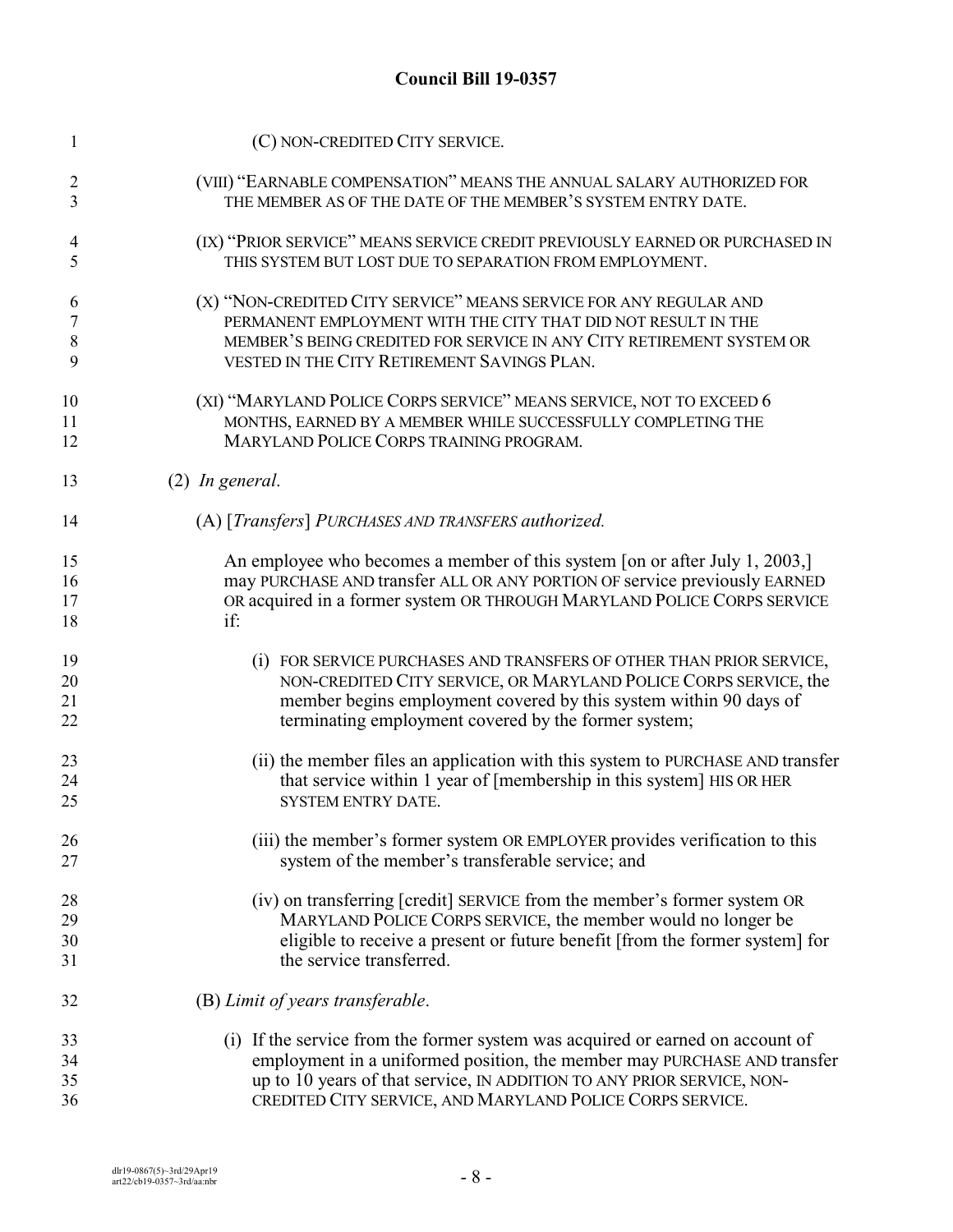| 1              | (ii) If the service from the former system was acquired or earned on account of                                                                                |
|----------------|----------------------------------------------------------------------------------------------------------------------------------------------------------------|
| $\overline{2}$ | employment in a civilian position, the member may PURCHASE AND transfer                                                                                        |
| $\mathfrak{Z}$ | up to 5 years of that service, IN ADDITION TO ANY PRIOR SERVICE, NON-                                                                                          |
| 4              | CREDITED CITY SERVICE, AND MARYLAND POLICE CORPS SERVICE.                                                                                                      |
| 5              | (C) Payment amount [- Transfers from City system].                                                                                                             |
| 6              | For service transferred from a [Baltimore City retirement] FORMER system, the                                                                                  |
| 7              | member must pay:                                                                                                                                               |
| 8              | (i) an amount equal to the product of:                                                                                                                         |
| 9              | 1. the member's [actual] earnable compensation [for the position]                                                                                              |
| 10             | covered by this system as of the member's date of entry into this                                                                                              |
| 11             | system], multiplied by                                                                                                                                         |
| 12             | 2. the number of years or part of a year of service to be transferred,                                                                                         |
| 13             | multiplied by                                                                                                                                                  |
| 14             | 3. $[6\%]$ EITHER:                                                                                                                                             |
| 15             | A. FOR SERVICE THAT IS FORMER CITY SERVICE, THE MEMBER                                                                                                         |
| 16             | CONTRIBUTION RATE UNDER $\S$ 36(H)(5) IN EFFECT ON THE                                                                                                         |
| 17             | DATE OF THE MEMBER'S APPLICATION, OR                                                                                                                           |
| 18             | B. FOR SERVICE THAT IS NOT FORMER CITY SERVICE, TWICE                                                                                                          |
| 19             | THE MEMBER CONTRIBUTION RATE UNDER $\S 36(H)(5)$ IN                                                                                                            |
| 20             | EFFECT ON THE DATE OF THE MEMBER'S APPLICATION,                                                                                                                |
| 21             | [plus] LESS                                                                                                                                                    |
| 22             | [(ii) interest on that product calculated at this system's current annuity savings                                                                             |
| 23             | fund rate from the member's date of entry into this system to the date the                                                                                     |
| 24             | payment for the transfer of service is completed.]                                                                                                             |
| 25             | (II) ACCUMULATED CONTRIBUTIONS, WITH INTEREST, THAT THE MEMBER MAY                                                                                             |
| 26             | HAVE RETAINED IN THIS SYSTEM FOR HIS OR HER PRIOR SERVICE.                                                                                                     |
| 27             | $[(D)$ Payment amount - Transfers from other system.]                                                                                                          |
| 28             | [For service transferred from a system other than a Baltimore City retirement                                                                                  |
| 29             | system, the member must pay:                                                                                                                                   |
| 30             | an amount equal to the product of:<br>(i)                                                                                                                      |
| 31<br>32<br>33 | the member's actual earnable compensation for the position<br>1.<br>covered by this system as of the member's date of entry into this<br>system, multiplied by |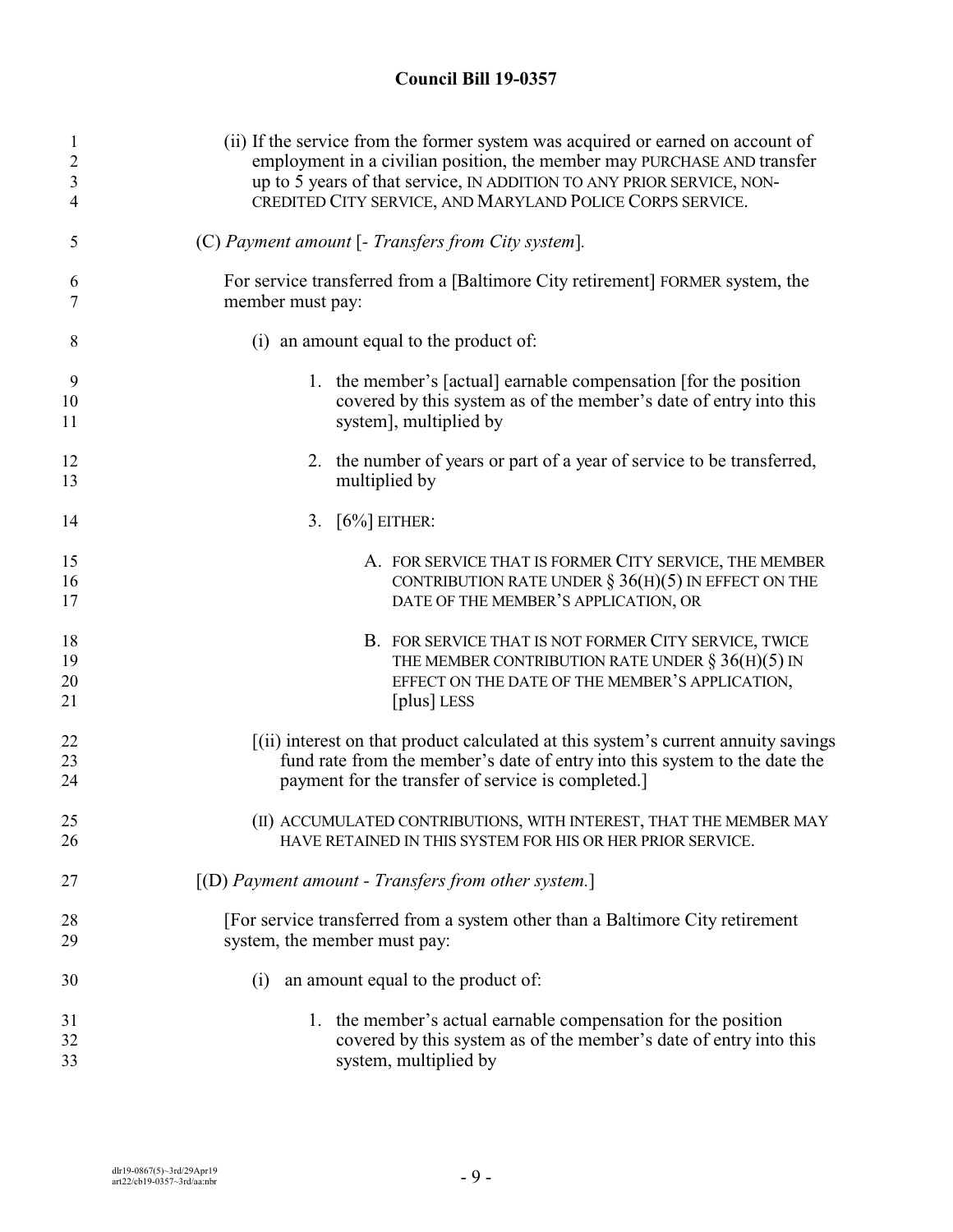| 1                        | 2. the number of years or part of a year of service to be transferred,                       |
|--------------------------|----------------------------------------------------------------------------------------------|
| 2                        | multiplied by                                                                                |
| 3                        | 3. $12\%$ , plus                                                                             |
| $\overline{\mathcal{A}}$ | (ii) interest on that product calculated at this system's current annuity savings            |
| 5                        | fund rate from the member's date of entry into this system to the date the                   |
| 6                        | payment for the transfer of service is completed.]                                           |
| 7                        | (D) $[(E)]$ Payment methods, deadline.                                                       |
| 8                        | The payment for transferred service[: (i) may] MUST be [made] by a single                    |
| 9                        | payment [or an increased rate of contribution; but (ii) must be completed] MADE              |
| 10                       | before the earlier of:                                                                       |
| 11                       | (I) $[(A)]$ 10 years from the member's SYSTEM ENTRY date [of entry into this                 |
| 12                       | system]; or                                                                                  |
| 13                       | (ii) $[(B)]$ the member's retirement date.                                                   |
| 14                       | $(E)$ [(F)] <i>Pro rata credit.</i>                                                          |
| 15                       | The transferred service shall be credited pro rata at the time each payment for the          |
| 16                       | service is made.                                                                             |
| 17                       | $(3)$ Transferred service deemed earned in this system.]                                     |
| 18                       | [For purposes of determining benefit eligibility and calculation of benefits, on             |
| 19                       | payment by a member for the transferred service and the credit of that service by this       |
| 20                       | system, the transferred service shall be treated the same as all other service acquired      |
| 21                       | in this system, whether or not the member retires more than 5 years after transferring       |
| 22                       | into this system.]                                                                           |
| 23                       | $[(4)$ Special review provision.]                                                            |
| 24                       | $(A)$ After the June 30, 2008, actuarial valuation has been completed and presented to       |
| 25                       | the Board of Trustees, the Board shall review with the system's actuary the cost             |
| 26                       | impact to the City of Baltimore of this subsection (k) as applied to service credit          |
| 27                       | transfers from federal and out-of-state retirement or pension systems.                       |
| 28                       | $[(B)$ If the Board of Trustees determines that the provisions of this subsection $(k)$ that |
| 29                       | allow the transfer of service credit from federal and out-of-state retirement or             |
| 30                       | pension systems should not be continued, the Board shall submit legislation to the           |
| 31                       | Mayor and City Council to rescind those provisions.]                                         |
| 32                       | [(C) Otherwise, if the Board of Trustees determines that the provisions of this              |
| 33                       | subsection (k) that allow for these transfers should be continued, those provisions          |
| 34                       | will remain in full force and effect and this paragraph (4) will be null and void.]          |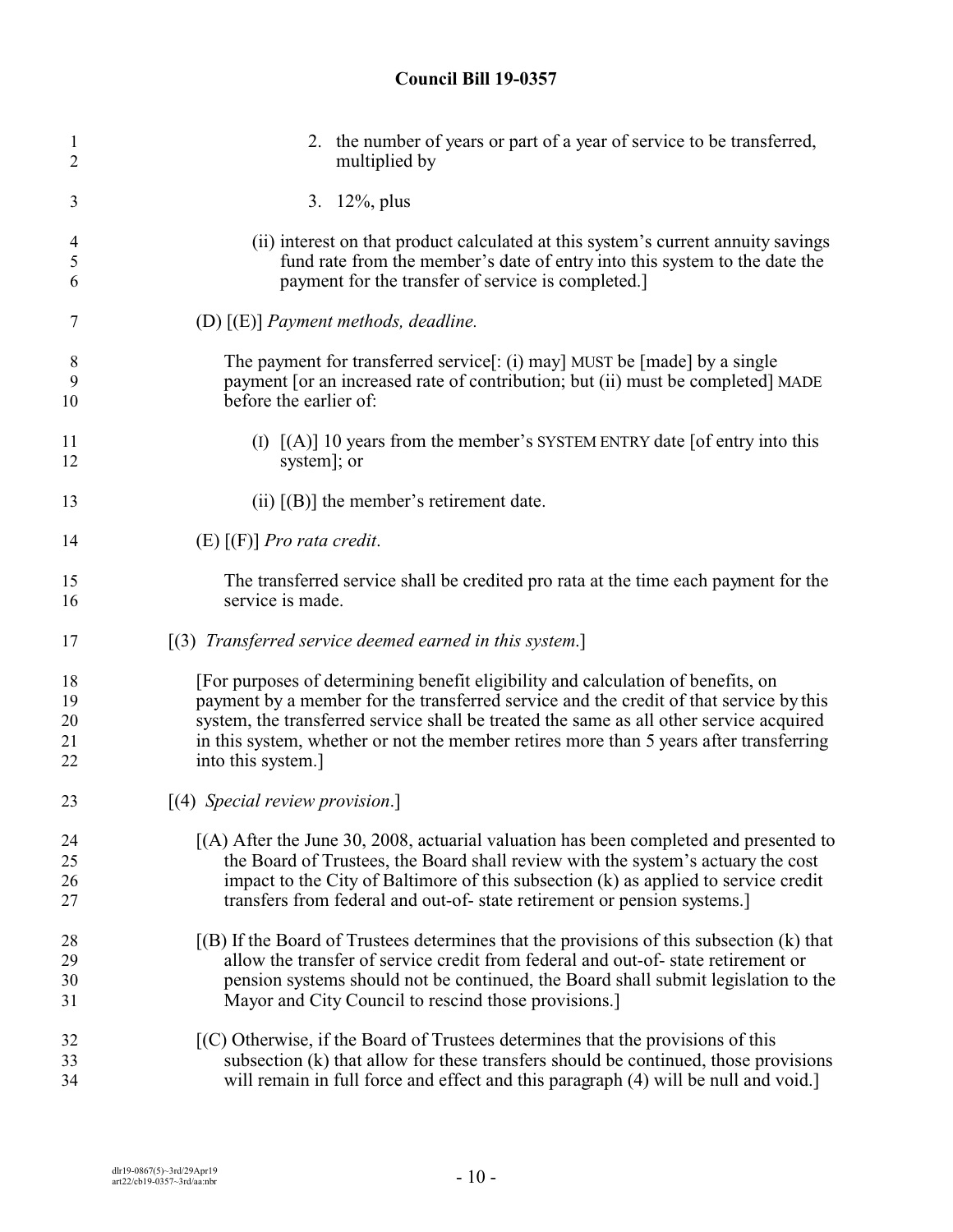| $\mathbf{1}$   | § 34. Benefits.                                                                     |
|----------------|-------------------------------------------------------------------------------------|
| $\overline{2}$ | (h) Non-line-of-duty death benefit.                                                 |
| 3              | $(4)$ 25% plus death benefit.                                                       |
| 4              | (B) This benefit shall be paid:                                                     |
| 5              | (i) to the member's designated beneficiary, as long as that designated              |
| 6              | beneficiary is limited to:                                                          |
| 7              | 1. the member's surviving spouse, to continue for life or until                     |
| 8              | remarriage; or                                                                      |
| 9              | 2. the member's minor children, to be paid to each child, in equal                  |
| 10             | shares, until that child is no longer minor, as defined in $\S$ 47(h) of            |
| 11             | this article; or                                                                    |
| 12             | (ii) if the designated beneficiary is not the member's spouse or minor child, AS    |
| 13             | DEFINED IN $\S$ 47(H) OF THIS ARTICLE, and that beneficiary predeceases the         |
| 14             | member, or if there is no designated beneficiary, then to the member's              |
| 15             | surviving spouse, to continue for life or until remarriage, if the member           |
| 16             | was married to that spouse for at least 1 year immediately before the date          |
| 17             | of the member's death; or                                                           |
| 18             | (iii) if there is no qualifying surviving spouse under subparagraph $(B)(i)$ or     |
| 19             | (ii), or if the surviving spouse dies or remarries, then to the member's            |
| 20             | minor children, to be paid to each child, in equal shares, until that child is      |
| 21             | no longer minor, as defined in $\S$ 47(h) of this article.                          |
| 22             | (C) For purposes of this paragraph (4), when a member's child is no longer a minor, |
| 23             | AS DEFINED IN $\S$ 47(H) OF THIS ARTICLE, and consequently ceases to receive        |
| 24             | benefits under this paragraph (4), each remaining minor child shall begin to        |
| 25             | receive, in addition to his or her existing benefit, an equal share of the benefit  |
| 26             | formerly paid to the other child. This process continues until the member's         |
| 27             | youngest child is no longer a minor.                                                |
| 28             | (i) Line-of-duty death benefit.                                                     |
| 29             | (2) Line-of-duty death benefit.                                                     |
| 30             | (C) For purposes of this paragraph (2), when a member's child is no longer a minor, |
| 31             | AS DEFINED IN $\S$ 47(H) OF THIS ARTICLE, and consequently ceases to receive        |
| 32             | benefits under this paragraph (2), each remaining minor child shall begin to        |
| 33             | receive, in addition to his or her existing benefit, an equal share of the benefit  |
| 34             | formerly paid to the other child. This process continues until the member's         |
| 35             | youngest child is no longer a minor.                                                |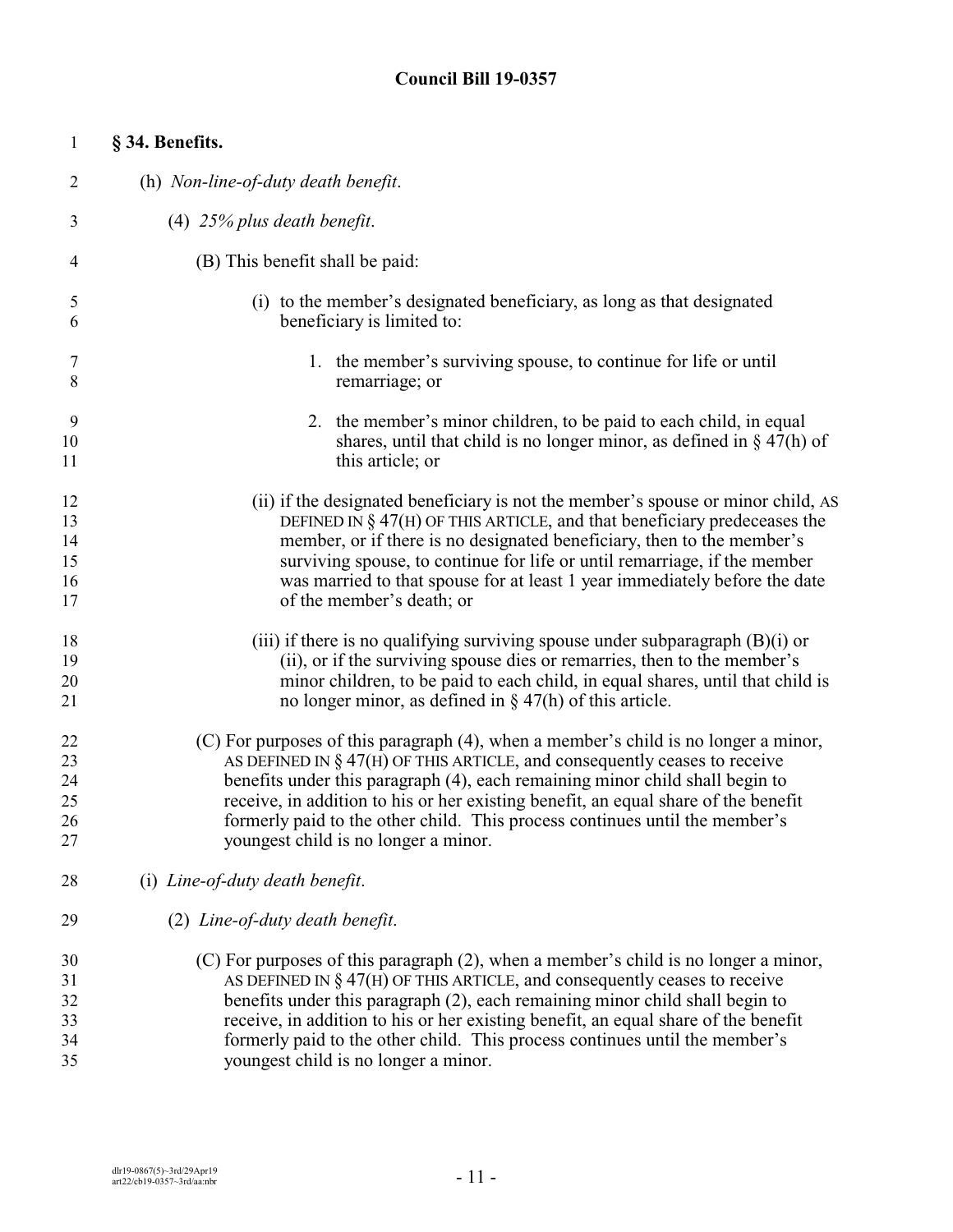| $\mathbf{1}$   | (4) Death on account of a line-of-duty injury.                                              |
|----------------|---------------------------------------------------------------------------------------------|
| 2              | (A) This paragraph (4) applies to any member who:                                           |
| 3              | (i) retires under the provisions of $\S$ 34(e) of this subtitle;                            |
| $\overline{4}$ | (ii) elects to receive maximum benefits without [optional] ACTUARIAL                        |
| 5              | modification; and                                                                           |
| 6              | (iii) within 5 years of the date of line-of-duty disability retirement, dies from           |
| 7              | the last injury that caused or contributed to that retirement.                              |
| 8              | (C) Any accumulated contributions payable to the designated beneficiary of a member         |
| 9              | whose death is governed by this paragraph (4) shall be reduced by the amount of             |
| 10             | annuity payments that the deceased member previously received through a                     |
| 11             | [special] LINE-OF-DUTY disability pension.                                                  |
| 12             | $[(k)$ <i>Optional allowances.</i> ]                                                        |
| 13             | $(1)$ Any member who is entitled to a disability or service allowance under the provisions  |
| 14             | of this subtitle may elect to receive the maximum amount of such allowance or he            |
| 15             | may elect to receive the actuarial equivalent of such allowance, computed as of the         |
| 16             | effective date of retirement, in a lesser amount payable throughout life in accordance      |
| 17             | with the following provisions:                                                              |
| 18             | [Option 1. If the member dies before he has received in annuity payments the                |
| 19             | present value of his annuity computed as of the time of his retirement,                     |
| 20             | the balance of the annuity reserve remaining unpaid shall be paid to                        |
| 21             | such person, if any, as he shall have nominated by written designation                      |
| 22             | duly acknowledged and filed with the Board of Trustees, otherwise to                        |
| 23             | his estate; or                                                                              |
| 24             | [Option 2. If the member dies before he has received in payments the present                |
| 25             | value of his retirement allowance as it was at the time of his                              |
| 26             | retirement, the balance shall be paid to his legal representatives or to                    |
| 27             | such person as he shall nominate by written designation duly                                |
| 28             | acknowledged and filed with the Board of Trustees; or                                       |
| 29             | [Option 3. Upon the member's death, his reduced retirement allowances shall be              |
| 30             | continued throughout the life of and paid to such person as he shall                        |
| 31             | have nominated by written designation duly acknowledged and filed                           |
| 32             | with the Board of Trustees at the time of his retirement; or                                |
| 33             | [Option 4. Upon the member's death, $\frac{1}{2}$ of his reduced retirement allowance shall |
| 34             | be continued throughout the life of and paid to such person as he shall                     |
| 35             | have nominated by written designation duly acknowledged and filed                           |
| 36             | with the Board of Trustees at the time of his retirement; or                                |
| 37             | [Option 5. Some other benefit or benefits shall be paid either to the member or to          |
| 38             | such person or persons as he shall have nominated, provided such                            |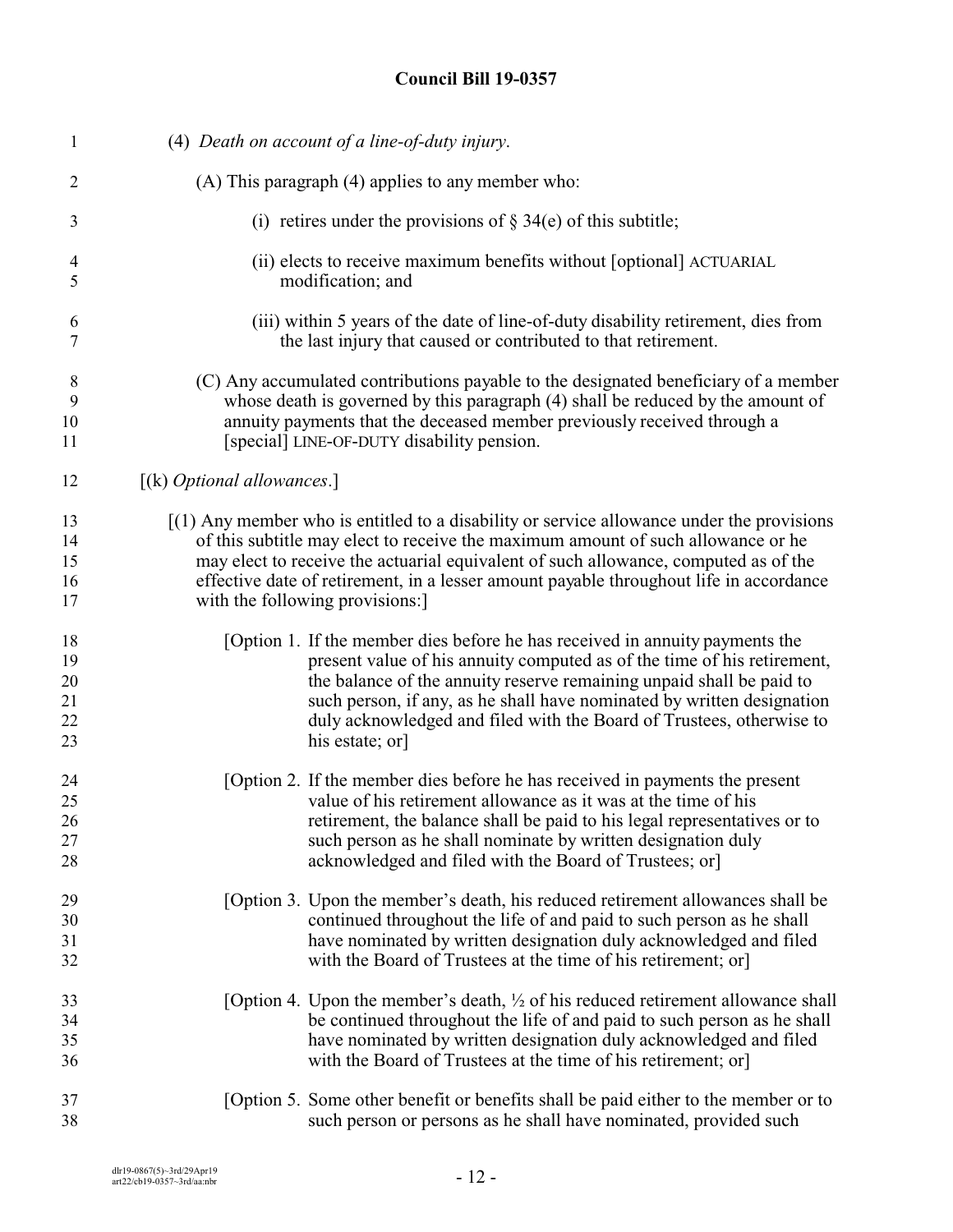| $\mathbf{1}$   | other benefit or benefits, together with the lesser retirement allowance,                          |
|----------------|----------------------------------------------------------------------------------------------------|
| $\mathfrak{2}$ | shall be certified by the actuary to be of equivalent actuarial value to                           |
| $\mathfrak{Z}$ | his retirement allowance and shall be approved by the Board of                                     |
| $\overline{4}$ | Trustees.]                                                                                         |
| 5              | [Any living retired member shall have the right within 30 days after the effective date            |
| 6              | of his retirement, and not thereafter, to change his election of the maximum allowance             |
| $\overline{7}$ | to any one of the options hereinbefore set forth or to change his election of any one of           |
| $\,$ $\,$      | said options to another one of said options, or to change his election from any one of             |
| 9              | said options to the maximum allowance. Any living retired member shall have the                    |
| 10             | right within 30 days after the effective date of his retirement to change his designation          |
| 11             | of a beneficiary, but thereafter no such change may be made in connection with any                 |
| 12             | option hereinbefore set forth which provides for the payment of a benefit allowance                |
| 13             | to, and throughout the life, of the beneficiary designated.]                                       |
| 14             | [The election of any option or any change in connection therewith shall be made on                 |
| 15             | forms provided for that purpose by the Board of Trustees and filed with the Board.]                |
| 16             | $[(2)$ {Repealed}]                                                                                 |
| 17             | $(3)$ Subject to the provisions of (a), (b), (c), (d), and (e) of this paragraph (3), in the event |
| 18             | that a member who retires and elects to receive maximum benefits without optional                  |
| 19             | modification later dies and is survived by a spouse to whom the member had been                    |
| 20             | married for at least 1 year immediately prior to retirement, an amount equal to $37\frac{1}{2}\%$  |
| 21             | of the allowance said member was receiving shall be paid to such surviving spouse to               |
| 22             | continue as long as he or she remains unmarried. If there be no such spouse or if the              |
| 23             | spouse dies or remarries before the youngest unmarried child of said deceased                      |
| 24             | member shall have either attained the age of 18 years or, in the event said child is a             |
| 25             | full-time student, before he shall have attained the age of 22 years, then an amount               |
| 26             | equal to $37\frac{1}{2}\%$ of the allowance said member was receiving shall be paid to such        |
| 27             | child or children, divided in such manner as the Board of Trustees in its discretion               |
| 28             | shall determine to continue for the benefit of such child or children until the last child         |
| 29             | marries, dies or either attains the age of 18 years or in the event he is a full-time              |
| 30             | student, attains the age of 22 years.]                                                             |
| 31             | [Provided, however, that the above benefits shall apply only to the following                      |
| 32             | members, surviving spouses and/or children, as the case may be:]                                   |
| 33             | $[(a)$ any member who retires on or after July 1, 1970;                                            |
| 34             | $(6)$ any member who retired prior to July 1, 1970, who is still living as of July 1,              |
| 35             | 1970, and who elected to receive maximum benefits without optional                                 |
| 36             | modification at the time of retirement.]                                                           |
| 37             | $\alpha$ (c) Any member who retired prior to July 1, 1970, who is still living as of July 1,       |
| 38             | 1970, and who elected a reduced optional allowance at the time of retirement,                      |
| 39             | shall be entitled to change his election and receive the maximum benefits                          |
| 40             | without optional modification under Article 22, aforesaid, and to have his                         |
| 41             | eligible surviving spouse, child or children, as the case may be, receive the                      |
| 42             | benefits provided for herein. Anything herein to the contrary notwithstanding,                     |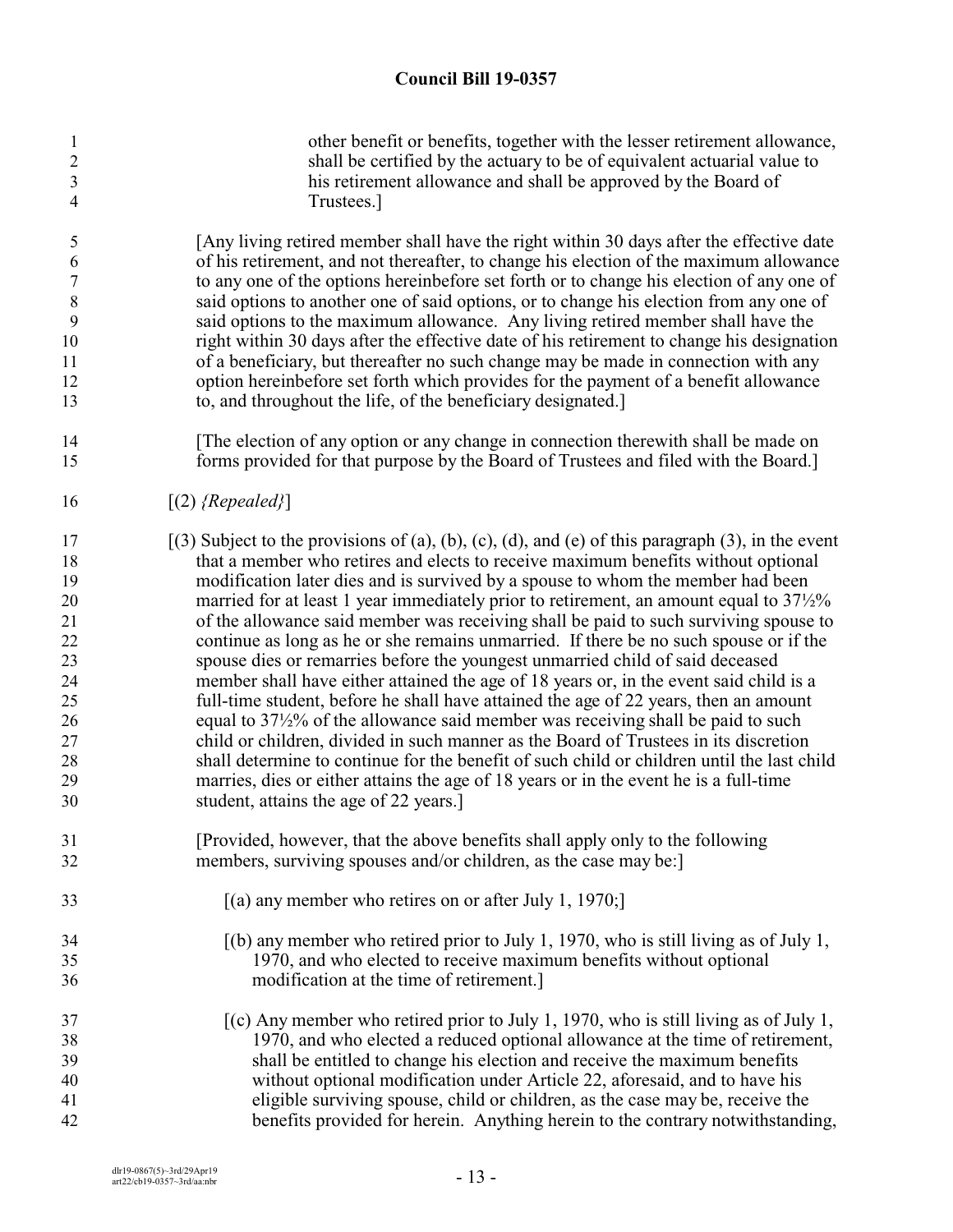| $\mathbf{1}$<br>$\overline{c}$<br>$\overline{3}$<br>$\overline{4}$<br>5<br>6 | any member who was entitled to the benefits of this paragraph on July 1,<br>1970, and who has been determined by the Board of Trustees to be a disabled<br>person on that date and who died as a result of such disability before August<br>30, 1970, without having exercised his rights to change his election as<br>required by the provisions of this paragraph, may have such rights to change<br>his election carried over to his eligible surviving spouse, child or children, as |
|------------------------------------------------------------------------------|------------------------------------------------------------------------------------------------------------------------------------------------------------------------------------------------------------------------------------------------------------------------------------------------------------------------------------------------------------------------------------------------------------------------------------------------------------------------------------------|
| $\sqrt{ }$                                                                   | the case may be. Such election by the surviving spouse, child or children, as                                                                                                                                                                                                                                                                                                                                                                                                            |
| $\,$ $\,$                                                                    | the case may be, to receive the benefits provided in (c) herein, must be made                                                                                                                                                                                                                                                                                                                                                                                                            |
| 9                                                                            | within 30 days of the effective date of this ordinance and these benefits shall                                                                                                                                                                                                                                                                                                                                                                                                          |
| 10                                                                           | be paid retroactively effective on the day after such member died.                                                                                                                                                                                                                                                                                                                                                                                                                       |
| 11                                                                           | $[(d)$ The eligible surviving spouse, child or children, as the case may be, of a                                                                                                                                                                                                                                                                                                                                                                                                        |
| 12                                                                           | retired member who died prior to July 1, 1970, who is or are receiving a                                                                                                                                                                                                                                                                                                                                                                                                                 |
| 13                                                                           | retirement allowance as a result of the fact that the member elected a reduced                                                                                                                                                                                                                                                                                                                                                                                                           |
| 14                                                                           | optional allowance at the time of retirement shall be entitled upon application                                                                                                                                                                                                                                                                                                                                                                                                          |
| 15                                                                           | to receive the adjusted benefits provided for herein notwithstanding the prior                                                                                                                                                                                                                                                                                                                                                                                                           |
| 16                                                                           | election by the member.                                                                                                                                                                                                                                                                                                                                                                                                                                                                  |
| 17                                                                           | $\delta$ [(e) The eligible surviving spouse, child or children, as the case may be, of a                                                                                                                                                                                                                                                                                                                                                                                                 |
| 18                                                                           | retired member who died prior to July 1, 1970, and who had elected to receive                                                                                                                                                                                                                                                                                                                                                                                                            |
| 19                                                                           | maximum benefits without optional modification, shall receive the benefits                                                                                                                                                                                                                                                                                                                                                                                                               |
| 20                                                                           | provided for herein commencing as of July 1, 1970.]                                                                                                                                                                                                                                                                                                                                                                                                                                      |
| 21                                                                           | [In no event will a surviving spouse, child or children receive any benefits under this                                                                                                                                                                                                                                                                                                                                                                                                  |
| 22                                                                           | paragraph (3) if such spouse, child or children received lump sum benefits as a result                                                                                                                                                                                                                                                                                                                                                                                                   |
| 23                                                                           | of election of Options 1, 2 or 5 by the retired member and his subsequent death prior                                                                                                                                                                                                                                                                                                                                                                                                    |
| 24                                                                           | to July 1, 1970. Provided, further, that all increased benefits available hereunder shall                                                                                                                                                                                                                                                                                                                                                                                                |
| 25                                                                           | become effective as of July 1, 1970, and in no event shall any payment be made for                                                                                                                                                                                                                                                                                                                                                                                                       |
| 26                                                                           | any period prior to July 1, 1970. However, elections or applications provided under                                                                                                                                                                                                                                                                                                                                                                                                      |
| 27                                                                           | this paragraph $(3)(c)$ and $(3)(d)$ made after September 30, 1970, shall not be effective                                                                                                                                                                                                                                                                                                                                                                                               |
| 28                                                                           | prior to the date of such election or application and no retroactive payments shall be                                                                                                                                                                                                                                                                                                                                                                                                   |
| 29<br>30                                                                     | made. Provided, further, that notwithstanding the above provisions, a spouse by a<br>marriage occurring at least 6 months prior to the effective date of this paragraph (3),                                                                                                                                                                                                                                                                                                             |
| 31                                                                           | or a child or children of such marriage, shall be entitled to the benefits provided for                                                                                                                                                                                                                                                                                                                                                                                                  |
| 32                                                                           | herein as if the marriage had occurred 5 years prior to retirement.                                                                                                                                                                                                                                                                                                                                                                                                                      |
| 33                                                                           | $[(f)$ In the event a retired member, who elected to receive maximum benefits                                                                                                                                                                                                                                                                                                                                                                                                            |
| 34                                                                           | under the provisions of this subtitle, dies before he has received in annuity                                                                                                                                                                                                                                                                                                                                                                                                            |
| 35                                                                           | payments a sum equal to the amount of his accumulated contributions at the                                                                                                                                                                                                                                                                                                                                                                                                               |
| 36                                                                           | time of his retirement, and there is no surviving spouse, minor children,                                                                                                                                                                                                                                                                                                                                                                                                                |
| 37                                                                           | mother or father of the deceased member entitled to receive further retirement                                                                                                                                                                                                                                                                                                                                                                                                           |
| 38                                                                           | benefits as a result of his death, the difference between the amount of the                                                                                                                                                                                                                                                                                                                                                                                                              |
| 39                                                                           | deceased member's accumulated contributions at the time of his retirement                                                                                                                                                                                                                                                                                                                                                                                                                |
| 40                                                                           | and the sum of the annuity payments which he has received shall be paid to                                                                                                                                                                                                                                                                                                                                                                                                               |
| 41                                                                           | the deceased member's designated beneficiary, and if no beneficiary has been                                                                                                                                                                                                                                                                                                                                                                                                             |
| 42                                                                           | designated, then said difference shall be paid to his estate.]                                                                                                                                                                                                                                                                                                                                                                                                                           |
| 43                                                                           | [(4) Provided, however, that effective January 1, 1987, any beneficiary receiving or                                                                                                                                                                                                                                                                                                                                                                                                     |
| 44                                                                           | thereafter eligible to receive the $37\frac{1}{2}\%$ survivor's benefit under subsection (k)(3)                                                                                                                                                                                                                                                                                                                                                                                          |
| 45                                                                           | shall receive $42\frac{1}{2}\%$ of the member's allowance, in lieu of the $37\frac{1}{2}\%$ previously                                                                                                                                                                                                                                                                                                                                                                                   |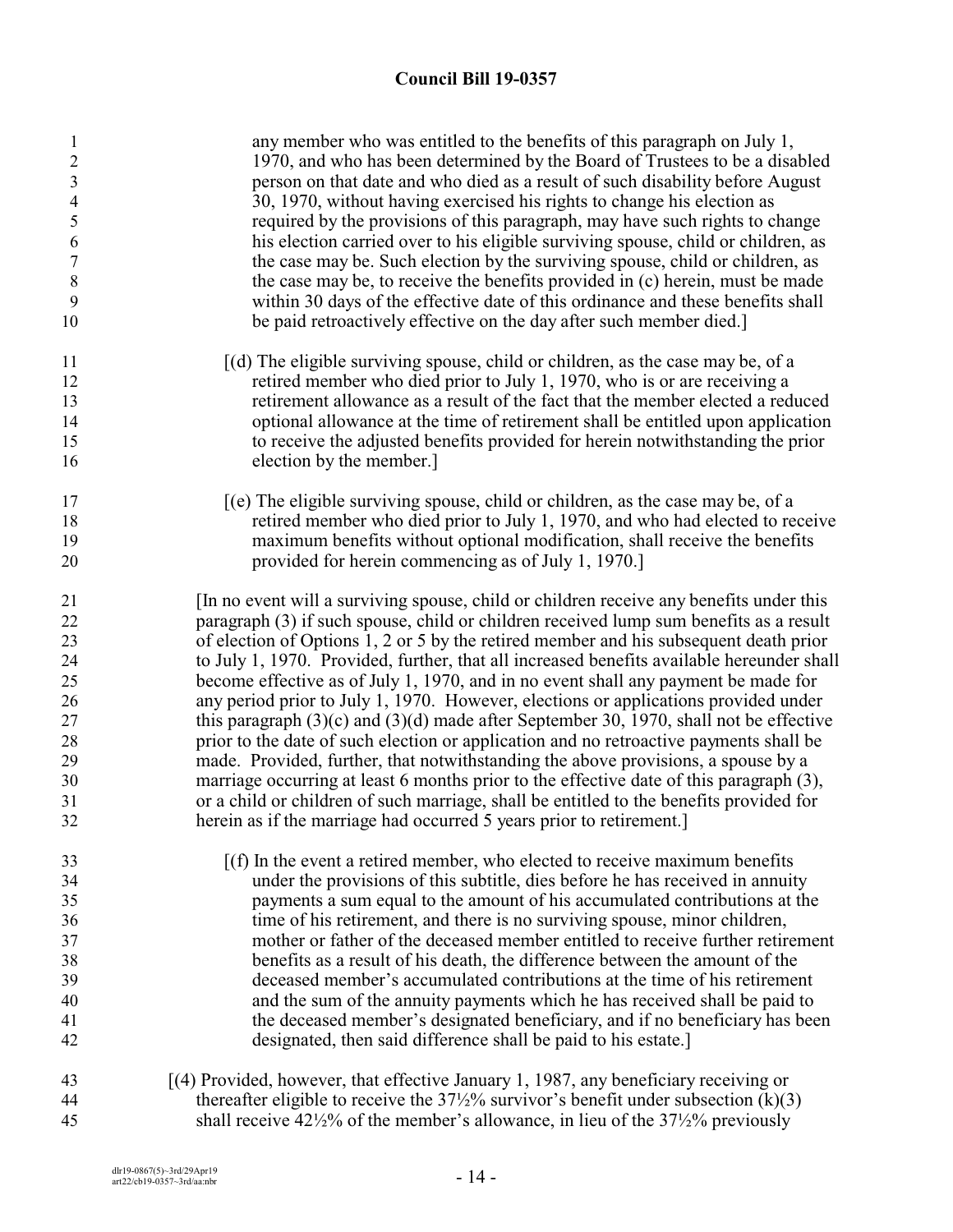provided. Any such increased rate shall be effective beginning January 1, 1987, or from date of eligibility, whichever comes later.]

- [(5) Effective as of July 1, 1993, in the event that a member who retires and elects to receive maximum benefits without optional modification later dies and is survived by a spouse to whom the member had been married for at least 1 year immediately prior to retirement or at least 5 years prior and/or subsequent to retirement, an amount equal to 50% of the allowance said member was receiving shall be paid to such surviving spouse to continue as long as he or she remains unmarried. If there be no such spouse or if the spouse dies or remarries before the youngest unmarried child of said deceased member shall have either attained the age of 18 years, or, in the event said child is a full-time student, before he shall have attained the age of 22 years, then an amount equal to 50% of the allowance said member was receiving shall be paid to such child or children, divided in such manner as the Board of Trustees in its discretion shall determine to continue for the benefit of such child or children until the last child marries, dies or either attains the age of 18 years or in the event he is a full-time student, attains the age of 22 years. The surviving spouse benefit provided under this paragraph is effective as of July 1, 1993, and is not payable to the surviving spouse of a member who died before July 1, 1993, where such spouse was not previously entitled to a surviving spouse benefit.]
- [(6) Effective as of July 1, 1993, any beneficiary receiving or thereafter eligible to receive 21 the 42.5% survivor's benefit under subsection  $(k)(4)$  shall receive 50% of the member's allowance, in lieu of the 42.5% previously provided under subsection (k)(4). Any such increased rate shall be effective beginning July 1, 1993, or from the date of eligibility, whichever occurs later.]
- (K) *RETIREMENT PAYMENT OPTIONS.*
- (1) *MAXIMUM RETIREMENT ALLOWANCE.*
- (I) *IN GENERAL.*
- A MEMBER WHO IS ELIGIBLE TO RECEIVE A RETIREMENT BENEFIT UNDER THIS SUBTITLE IS ENTITLED TO RECEIVE, WITHOUT ACTUARIAL MODIFICATION, THE FULL BENEFIT FOR WHICH HE OR SHE IS QUALIFIED, PAYABLE IN PERIODIC PAYMENTS DURING THE RETIRED MEMBER'S LIFETIME (THE "MAXIMUM RETIREMENT ALLOWANCE"). (II) *RETIRED MEMBER'S DEATH – IN GENERAL*.
- 34 AS OF THE 1<sup>st</sup> DAY OF THE CALENDAR MONTH FOLLOWING THE DEATH OF A RETIRED MEMBER WHO IS RECEIVING THIS MAXIMUM RETIREMENT ALLOWANCE, THE FOLLOWING BENEFICIARIES ARE ENTITLED TO RECEIVE PERIODIC PAYMENTS IN AN AMOUNT EQUAL TO 50% OF THE PERIODIC PAYMENT THAT THE RETIRED MEMBER WAS RECEIVING AT THE TIME OF HIS OR HER DEATH:
- (A) IF THE RETIRED MEMBER IS SURVIVED BY A SPOUSE TO WHOM THE RETIRED MEMBER WAS MARRIED FOR AT LEAST 1 YEAR IMMEDIATELY BEFORE THE MEMBER'S RETIREMENT DATE OR AT LEAST 5 YEARS BEFORE THE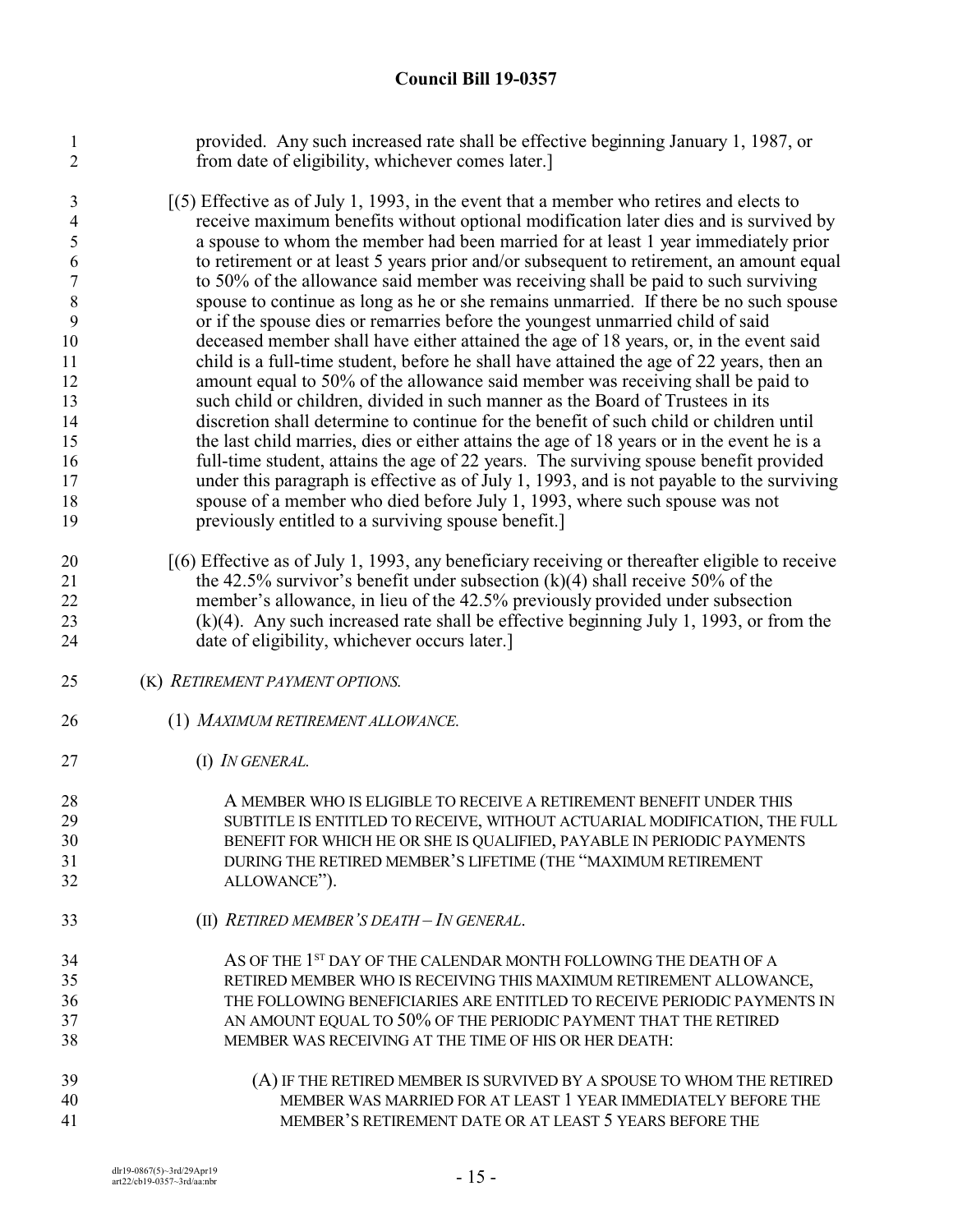| 1              | MEMBER'S DEATH, THE BENEFIT SHALL BE PAID TO THE SURVIVING SPOUSE,           |
|----------------|------------------------------------------------------------------------------|
| $\overline{c}$ | TO CONTINUE FOR THE SPOUSE'S LIFETIME OR UNTIL THE SPOUSE                    |
| 3              | REMARRIES BEFORE AGE 70; OR                                                  |
|                |                                                                              |
| 4              | (B) IF THERE IS NO QUALIFYING SURVIVING SPOUSE OR IF THE SURVIVING           |
| 5              | SPOUSE REMARRIES BEFORE AGE 70 OR DIES, THEN THE BENEFIT SHALL BE            |
| 6              | PAID TO THE RETIRED MEMBER'S MINOR CHILDREN, IN EQUAL SHARES, TO             |
| 7              | CONTINUE UNTIL THE CHILDREN ARE NO LONGER MINORS, AS DEFINED IN              |
| 8              | $\S$ 47(H) OF THIS ARTICLE.                                                  |
| 9              | (III) RETIRED MEMBER'S DEATH - SHARE OF MINOR CHILD WHO ATTAINS MAJORITY.    |
| 10             | FOR PURPOSES OF THIS PARAGRAPH, WHEN A RETIRED MEMBER'S CHILD IS NO          |
| 11             | LONGER A MINOR, AS DEFINED IN $\S 47(H)$ OF THIS ARTICLE, AND CONSEQUENTLY   |
| 12             | CEASES TO RECEIVE BENEFITS UNDER THIS PARAGRAPH, EACH REMAINING MINOR        |
| 13             | CHILD SHALL BEGIN TO RECEIVE, IN ADDITION TO HIS OR HER EXISTING BENEFIT, AN |
| 14             | EQUAL SHARE OF THE BENEFIT FORMERLY PAID TO THE OTHER CHILD. THIS            |
| 15             | PROCESS CONTINUES UNTIL THE YOUNGEST CHILD IS NO LONGER A MINOR.             |
| 16             | (IV) RETIRED MEMBER'S DEATH - BEFORE CONTRIBUTIONS AND DROP OR DROP 2        |
| 17             | ACCOUNT RECOVERED.                                                           |
|                |                                                                              |
| 18             | IF A RETIRED MEMBER WHO IS RECEIVING THE MAXIMUM RETIREMENT ALLOWANCE        |
| 19             | DIES BEFORE THE MEMBER HAS RECEIVED IN ANNUITY PAYMENTS A SUM EQUAL TO       |
| 20             | THE AMOUNT OF HIS OR HER ACCUMULATED CONTRIBUTIONS AND DROP OR               |
| 21             | DROP 2 ACCOUNT AT THE TIME OF RETIREMENT, AND IF THERE IS NO QUALIFYING      |
| 22             | SURVIVING SPOUSE OR MINOR CHILD, AS DEFINED IN $\S 47(H)$ OF THIS ARTICLE,   |
| 23             | ENTITLED TO RECEIVE FURTHER BENEFITS AS A RESULT OF THE MEMBER'S DEATH,      |
| 24             | THE DIFFERENCE BETWEEN THE AMOUNT OF THE DECEASED MEMBER'S                   |
| 25             | ACCUMULATED CONTRIBUTIONS AND DROP OR DROP 2 ACCOUNT AT THE TIME OF          |
| 26             | HIS OR HER RETIREMENT AND THE SUM OF THE ANNUITY PAYMENTS THAT HE OR         |
| 27             | SHE HAD RECEIVED DURING HIS OR HER LIFETIME SHALL BE PAID IN THE FORM OF A   |
| 28             | LUMP-SUM CASH PAYMENT AS FOLLOWS:                                            |
| 29             | (A) TO THE DECEASED MEMBER'S BENEFICIARY SPECIFICALLY DESIGNATED TO          |
| 30             | RECEIVE THE UNUSED ANNUITY AND REMAINING DROP OR DROP 2                      |
| 31             | <b>ACCOUNT; OR</b>                                                           |
| 32             | (B) IF NO BENEFICIARY HAS BEEN DESIGNATED OR IF THE DESIGNATED               |
| 33             | BENEFICIARY PREDECEASES THE RETIRED MEMBER, TO THE DECEASED                  |
| 34             | MEMBER'S ESTATE.                                                             |
| 35             | (2) SURVIVORSHIP BENEFIT OPTIONS.                                            |
|                |                                                                              |
| 36             | (I) <i>IN GENERAL</i> .                                                      |
| 37             | (A) INSTEAD OF THE MAXIMUM RETIREMENT ALLOWANCE PROVIDED FOR IN              |
| 38             | PARAGRAPH (1) OF THIS SUBSECTION, A MEMBER WHO IS ENTITLED TO RECEIVE        |
| 39             | A RETIREMENT BENEFIT FROM THIS SYSTEM MAY ELECT TO RECEIVE AN                |
| 40             | ACTUARIALLY REDUCED BENEFIT IN THE FORM OF ONE OF THE SURVIVORSHIP           |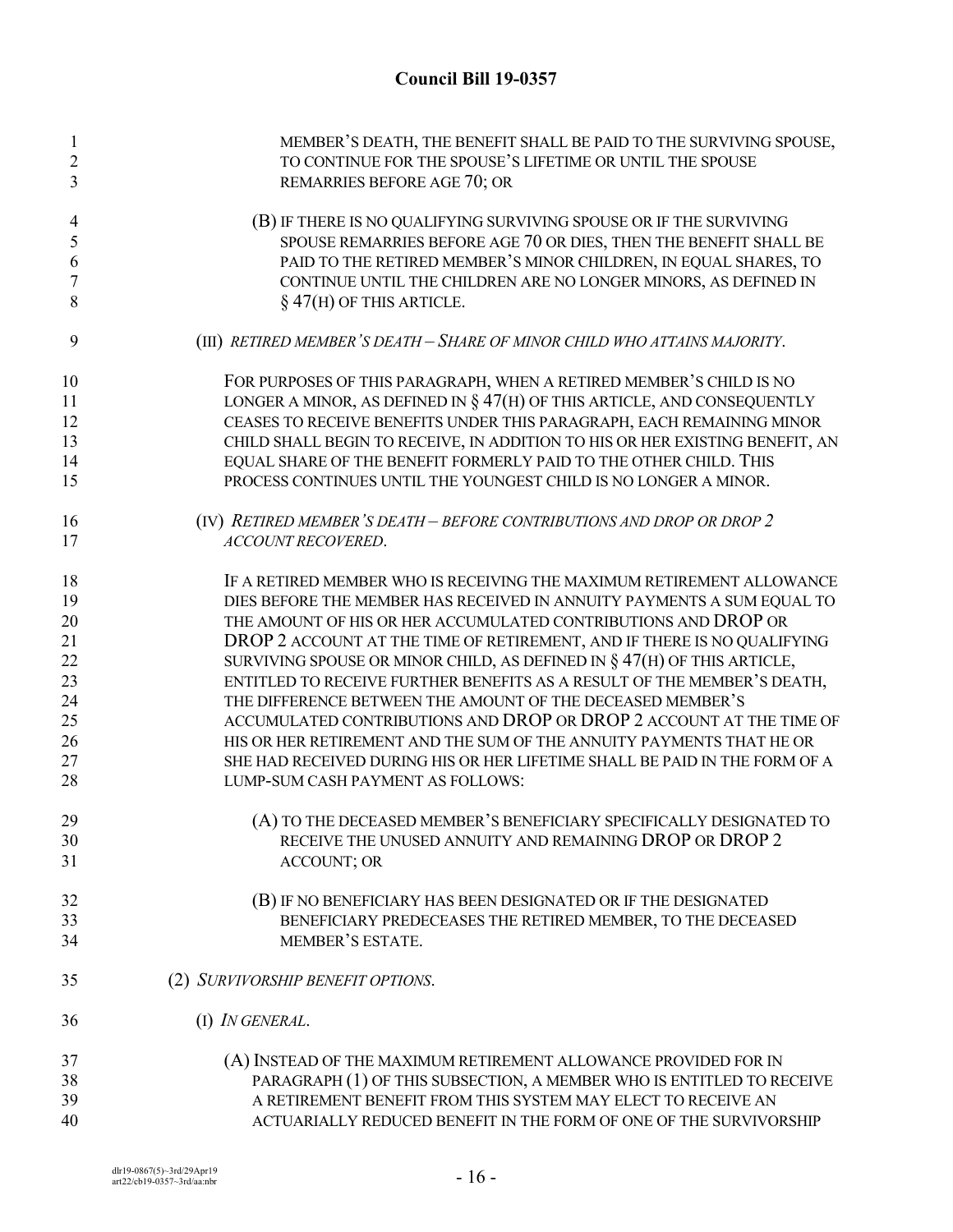| $\mathbf{1}$<br>$\overline{2}$     | OPTIONS SET FORTH IN SUBPARAGRAPHS (II) THROUGH (IV) OF THIS<br>PARAGRAPH.                                                                                                                                      |
|------------------------------------|-----------------------------------------------------------------------------------------------------------------------------------------------------------------------------------------------------------------|
| 3<br>$\overline{\mathcal{A}}$<br>5 | (B) OTHER THAN AS PROVIDED IN SUBPARAGRAPH (II) OF THIS PARAGRAPH, A<br>MEMBER WHO ELECTS TO RECEIVE ONE OF THESE OPTIONS WILL RECEIVE HIS OR<br>HER BENEFIT IN THE FORM OF PERIODIC PAYMENTS DURING HIS OR HER |
| 6                                  | LIFETIME.                                                                                                                                                                                                       |
| 7                                  | (II) RESERVE GUARANTEE OPTION.                                                                                                                                                                                  |
| 8                                  | (A) AS SOON AS ADMINISTRATIVELY PRACTICABLE AFTER THE DEATH OF A                                                                                                                                                |
| 9                                  | RETIRED MEMBER WHO ELECTED THIS RESERVE GUARANTEE OPTION, THE                                                                                                                                                   |
| 10                                 | BALANCE OF THE PRESENT VALUE OF THE RETIRED MEMBER'S BENEFIT AT HIS                                                                                                                                             |
| 11                                 | OR HER DEATH, AFTER DEDUCTING THE TOTAL AMOUNT OF PERIODIC                                                                                                                                                      |
| 12                                 | PAYMENTS RECEIVED BY THE RETIRED MEMBER DURING HIS OR HER LIFETIME,                                                                                                                                             |
| 13                                 | SHALL BE PAID IN THE FORM OF A LUMP-SUM CASH PAYMENT AS FOLLOWS:                                                                                                                                                |
| 14                                 | 1. TO THE RETIRED MEMBER'S DESIGNATED BENEFICIARY; OR                                                                                                                                                           |
| 15                                 | 2. IF NO DESIGNATED BENEFICIARY HAS BEEN DESIGNATED OR IF THE                                                                                                                                                   |
| 16                                 | DESIGNATED BENEFICIARY PREDECEASES THE RETIRED MEMBER, TO                                                                                                                                                       |
| 17                                 | THE RETIRED MEMBER'S ESTATE.                                                                                                                                                                                    |
| 18                                 | (B) A MEMBER WHO ELECTS THIS OPTION MAY CHANGE HIS OR HER DESIGNATED                                                                                                                                            |
| 19                                 | BENEFICIARY AT ANY TIME THROUGHOUT THE MEMBER'S RETIREMENT.                                                                                                                                                     |
| 20                                 | (III) JOINT-AND-SURVIVOR OPTIONS.                                                                                                                                                                               |
| 21                                 | (A) AS OF THE 1 <sup>ST</sup> DAY OF THE CALENDAR MONTH IMMEDIATELY AFTER THE DEATH                                                                                                                             |
| 22                                 | OF A RETIRED MEMBER WHO ELECTED A JOINT-AND-SURVIVOR OPTION, THE                                                                                                                                                |
| 23                                 | MEMBER'S DESIGNATED BENEFICIARY IS ENTITLED TO RECEIVE PERIODIC                                                                                                                                                 |
| 24                                 | PAYMENTS DURING THE BENEFICIARY'S LIFETIME IN EITHER OF THE FOLLOWING                                                                                                                                           |
| 25                                 | AMOUNTS, AS ELECTED BY THE MEMBER:                                                                                                                                                                              |
| 26                                 | 1. 100% OF THE PERIODIC PAYMENT THAT THE RETIRED MEMBER WAS                                                                                                                                                     |
| 27                                 | RECEIVING AT THE TIME OF HER OR HIS DEATH; OR                                                                                                                                                                   |
| 28                                 | 2. 50% OF THE PERIODIC PAYMENT THAT THE RETIRED MEMBER WAS                                                                                                                                                      |
| 29                                 | RECEIVING AT THE TIME OF HER OR HIS DEATH.                                                                                                                                                                      |
| 30                                 | (B) A MEMBER WHO ELECTS THIS OPTION MAY CHANGE HIS OR HER DESIGNATED                                                                                                                                            |
| 31                                 | BENEFICIARY WITHIN 30 DAYS AFTER THE MEMBER'S RETIREMENT DATE.                                                                                                                                                  |
| 32                                 | (C) IF THE DESIGNATED BENEFICIARY PREDECEASES THE RETIRED MEMBER WITHIN                                                                                                                                         |
| 33                                 | 30 DAYS AFTER THE RETIREMENT DATE, THE RETIRED MEMBER MAY                                                                                                                                                       |
| 34                                 | DESIGNATE A NEW BENEFICIARY WITHIN 30 DAYS AFTER THE DESIGNATED                                                                                                                                                 |
| 35                                 | BENEFICIARY'S DEATH.                                                                                                                                                                                            |
|                                    |                                                                                                                                                                                                                 |
| 36<br>37                           | (D) IF THE DESIGNATED BENEFICIARY PREDECEASES THE RETIRED MEMBER WITHIN<br>30 DAYS AFTER THE RETIREMENT DATE AND THE RETIRED MEMBER DOES NOT                                                                    |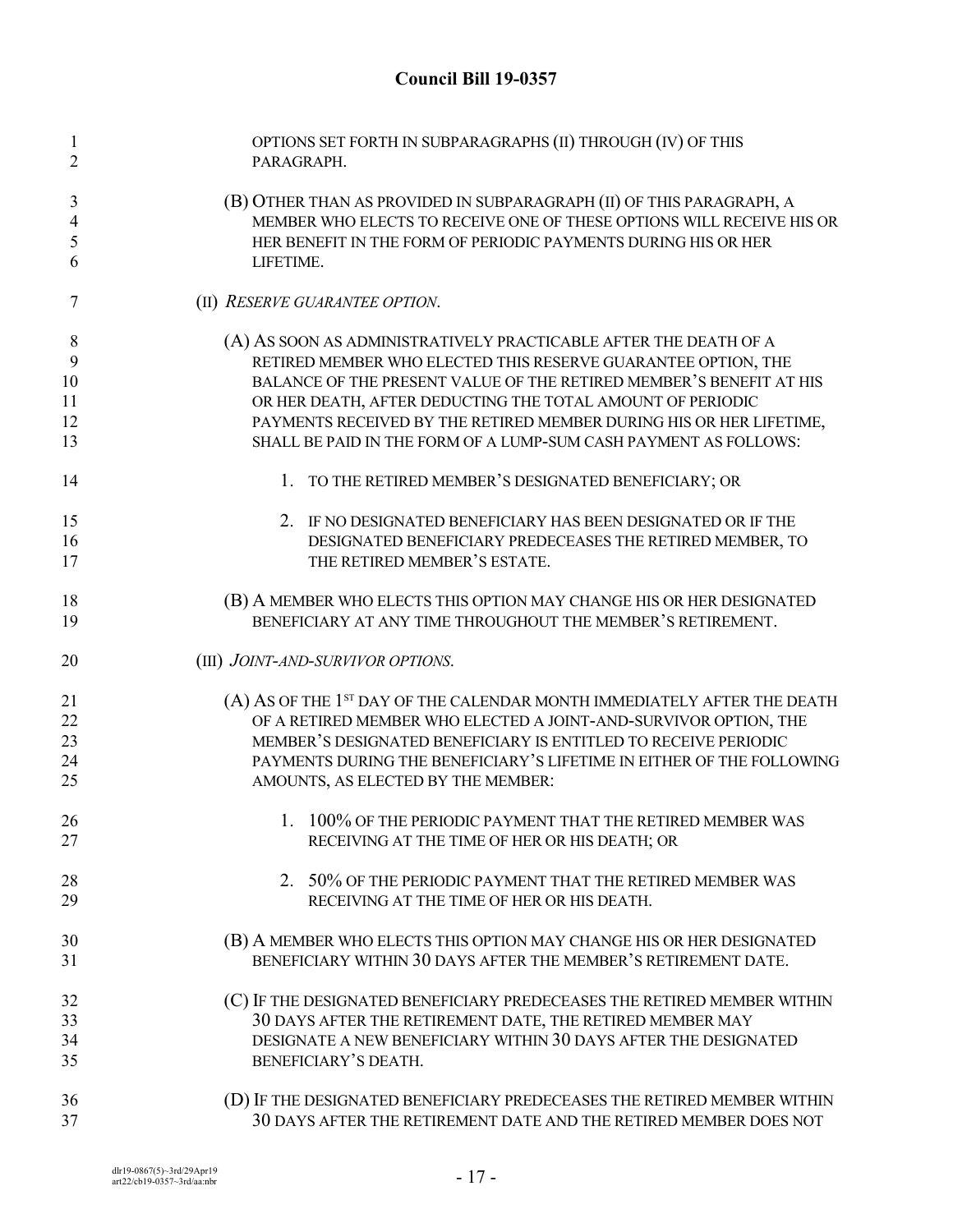| 1<br>$\overline{2}$           | DESIGNATE A NEW BENEFICIARY WITHIN 30 DAYS AFTER THE DESIGNATED<br>BENEFICIARY'S DEATH OR IF THE DESIGNATED BENEFICIARY DIES ON OR AFTER             |
|-------------------------------|------------------------------------------------------------------------------------------------------------------------------------------------------|
| 3                             | THE 31 <sup>ST</sup> DAY FOLLOWING THE RETIREMENT DATE:                                                                                              |
| 4<br>5<br>6<br>$\overline{7}$ | 1. THE RETIRED MEMBER CONTINUES DURING HIS OR HER LIFETIME TO<br>RECEIVE PERIODIC PAYMENTS IN THE SAME AMOUNT THAT THE<br>MEMBER HAS BEEN RECEIVING; |
| 8                             | 2. NO NEW BENEFICIARY MAY BE DESIGNATED; AND                                                                                                         |
| 9<br>10                       | 3. ON THE RETIRED MEMBER'S DEATH, NO SURVIVORSHIP BENEFIT IS<br>PAYABLE.                                                                             |
| 11                            | (IV) "POP-UP" JOINT-AND-SURVIVOR OPTIONS.                                                                                                            |
| 12                            | (A) AS OF THE 1 <sup>ST</sup> DAY OF THE CALENDAR MONTH FOLLOWING THE DEATH OF A                                                                     |
| 13                            | RETIRED MEMBER WHO ELECTED THIS "POP-UP" JOINT-AND-SURVIVOR OPTION,                                                                                  |
| 14                            | THE MEMBER'S DESIGNATED BENEFICIARY IS ENTITLED TO RECEIVE PERIODIC                                                                                  |
| 15                            | PAYMENTS DURING THE BENEFICIARY'S LIFETIME IN EITHER OF THE FOLLOWING                                                                                |
| 16                            | AMOUNTS, AS ELECTED BY THE MEMBER:                                                                                                                   |
| 17                            | 1. 100% OF THE PERIODIC PAYMENT THAT THE RETIRED MEMBER WAS                                                                                          |
| 18                            | RECEIVING AT THE TIME OF HIS OR HER DEATH; OR                                                                                                        |
| 19                            | 2. 50% OF THE PERIODIC PAYMENT THAT THE RETIRED MEMBER WAS                                                                                           |
| 20                            | RECEIVING AT THE TIME OF HIS OR HER DEATH.                                                                                                           |
| 21                            | (B) A MEMBER WHO ELECTS THIS OPTION MAY CHANGE HIS OR HER DESIGNATED                                                                                 |
| 22                            | BENEFICIARY WITHIN 30 DAYS AFTER THE MEMBER'S RETIREMENT DATE.                                                                                       |
| 23                            | (C) IF THE DESIGNATED BENEFICIARY PREDECEASES THE RETIRED MEMBER WITHIN                                                                              |
| 24                            | 30 DAYS AFTER THE RETIREMENT DATE, THE RETIRED MEMBER MAY                                                                                            |
| 25<br>26                      | DESIGNATE A NEW BENEFICIARY WITHIN 30 DAYS AFTER THE DESIGNATED<br>BENEFICIARY'S DEATH.                                                              |
|                               |                                                                                                                                                      |
| 27                            | (D) IF THE DESIGNATED BENEFICIARY PREDECEASES THE RETIRED MEMBER WITHIN                                                                              |
| 28                            | 30 DAYS AFTER THE RETIREMENT DATE AND THE RETIRED MEMBER DOES NOT                                                                                    |
| 29                            | DESIGNATE A NEW BENEFICIARY WITHIN 30 DAYS AFTER THE DESIGNATED                                                                                      |
| 30                            | BENEFICIARY'S DEATH OR IF THE DESIGNATED BENEFICIARY DIES ON OR AFTER                                                                                |
| 31                            | THE 31 <sup>ST</sup> DAY FOLLOWING THE RETIREMENT DATE:                                                                                              |
| 32                            | 1. THE RETIRED MEMBER COMMENCES, AS OF THE 1ST DAY OF THE MONTH                                                                                      |
| 33                            | IMMEDIATELY AFTER THE DESIGNATED BENEFICIARY'S DEATH, TO                                                                                             |
| 34                            | RECEIVE THE MAXIMUM RETIREMENT ALLOWANCE, PAYABLE IN                                                                                                 |
| 35                            | PERIODIC PAYMENTS DURING THE RETIRED MEMBER'S LIFETIME, PLUS                                                                                         |
| 36                            | POST-RETIREMENT INCREASES ALREADY GRANTED THE RETIRED                                                                                                |
| 37                            | MEMBER;                                                                                                                                              |
| 38                            | 2. NO OTHER BENEFICIARY MAY BE DESIGNATED; AND                                                                                                       |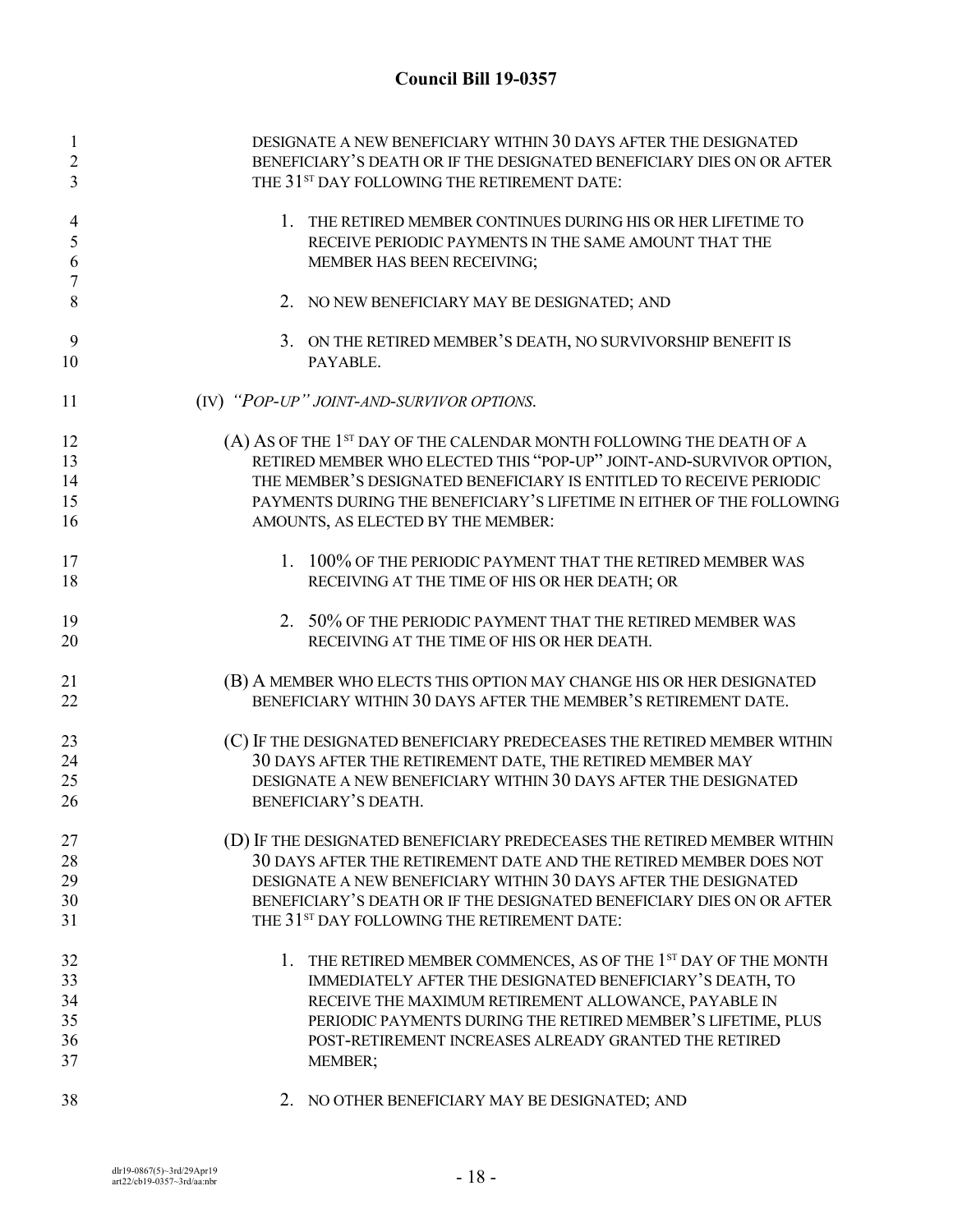| $\mathbf{1}$   | 3. ON THE RETIRED MEMBER'S DEATH, NO SURVIVORSHIP BENEFIT IS               |
|----------------|----------------------------------------------------------------------------|
| $\overline{2}$ | PAYABLE, WHETHER UNDER THIS OPTION OR THE MAXIMUM                          |
| 3              | RETIREMENT ALLOWANCE.                                                      |
| 4              | (3) CHANGE OF ELECTION WITHIN 30 DAYS.                                     |
| 5              | (I) A RETIRED MEMBER MAY ELECT TO MAKE THE CHANGES AUTHORIZED IN THIS      |
| 6              | PARAGRAPH ON OR BEFORE THE LATER OF:                                       |
| 7              | (A) THE 30TH DAY AFTER THE RETIRED MEMBER'S RETIREMENT DATE; OR            |
| 8              | (B) IF THE RETIRED MEMBER'S DESIGNATED BENEFICIARY PREDECEASES THE         |
| 9              | RETIRED MEMBER WITHIN 30 DAYS AFTER THE RETIREMENT DATE, THE 30TH          |
| 10             | DAY AFTER THE DESIGNATED BENEFICIARY'S DEATH.                              |
| 11             | (II) WITHIN THE PERIODS SPECIFIED, THE RETIRED MEMBER MAY ELECT TO CHANGE: |
| 12             | (A) THE RETIRED MEMBER'S MAXIMUM RETIREMENT ALLOWANCE UNDER                |
| 13             | PARAGRAPH (1) OF THIS SUBSECTION TO ANY ONE OF THE BENEFIT OPTIONS         |
| 14             | PROVIDED UNDER PARAGRAPH (2) OF THIS SUBSECTION;                           |
| 15             | (B) THE RETIRED MEMBER'S ELECTION OF A BENEFIT OPTION UNDER                |
| 16             | PARAGRAPH (2) OF THIS SUBSECTION TO THE MAXIMUM RETIREMENT                 |
| 17             | ALLOWANCE PROVIDED UNDER PARAGRAPH (1) OF THIS SUBSECTION; OR              |
| 18             | (C) THE RETIRED MEMBER'S ELECTION OF A BENEFIT OPTION UNDER                |
| 19             | PARAGRAPH (2) OF THIS SUBSECTION TO ANY OTHER BENEFIT OPTION               |
| 20             | PROVIDED UNDER PARAGRAPH (2) OF THIS SUBSECTION.                           |
| 21             | (III) ANY PAYMENTS MADE TO A RETIRED MEMBER UNDER THE ORIGINAL ELECTION    |
| 22             | SHALL BE TAKEN INTO ACCOUNT IN COMPUTING THE BENEFIT TO BE PAID UNDER      |
| 23             | THE SUBSEQUENT ELECTION.                                                   |
| 24             | § 34.1. Benefit payments.                                                  |
| 25             | (D) DIRECT DEPOSIT FOR PERIODIC BENEFIT PAYMENTS.                          |
| 26             | (1) "PERIODIC BENEFIT PAYMENTS" DEFINED.                                   |
| 27             | (I) "PERIODIC BENEFIT PAYMENTS" MEANS ALL PERIODIC BENEFIT PAYMENTS MADE   |
| 28             | BY THIS SYSTEM.                                                            |
| 29             | (II) "PERIODIC BENEFIT PAYMENTS" DOES NOT INCLUDE ANY ONE-TIME, LUMP-SUM   |
| 30             | PAYMENT.                                                                   |
| 31             | (2) DIRECT DEPOSIT REQUIRED.                                               |
| 32             | EXCEPT AS PROVIDED IN PARAGRAPH (3) OF THIS SUBSECTION:                    |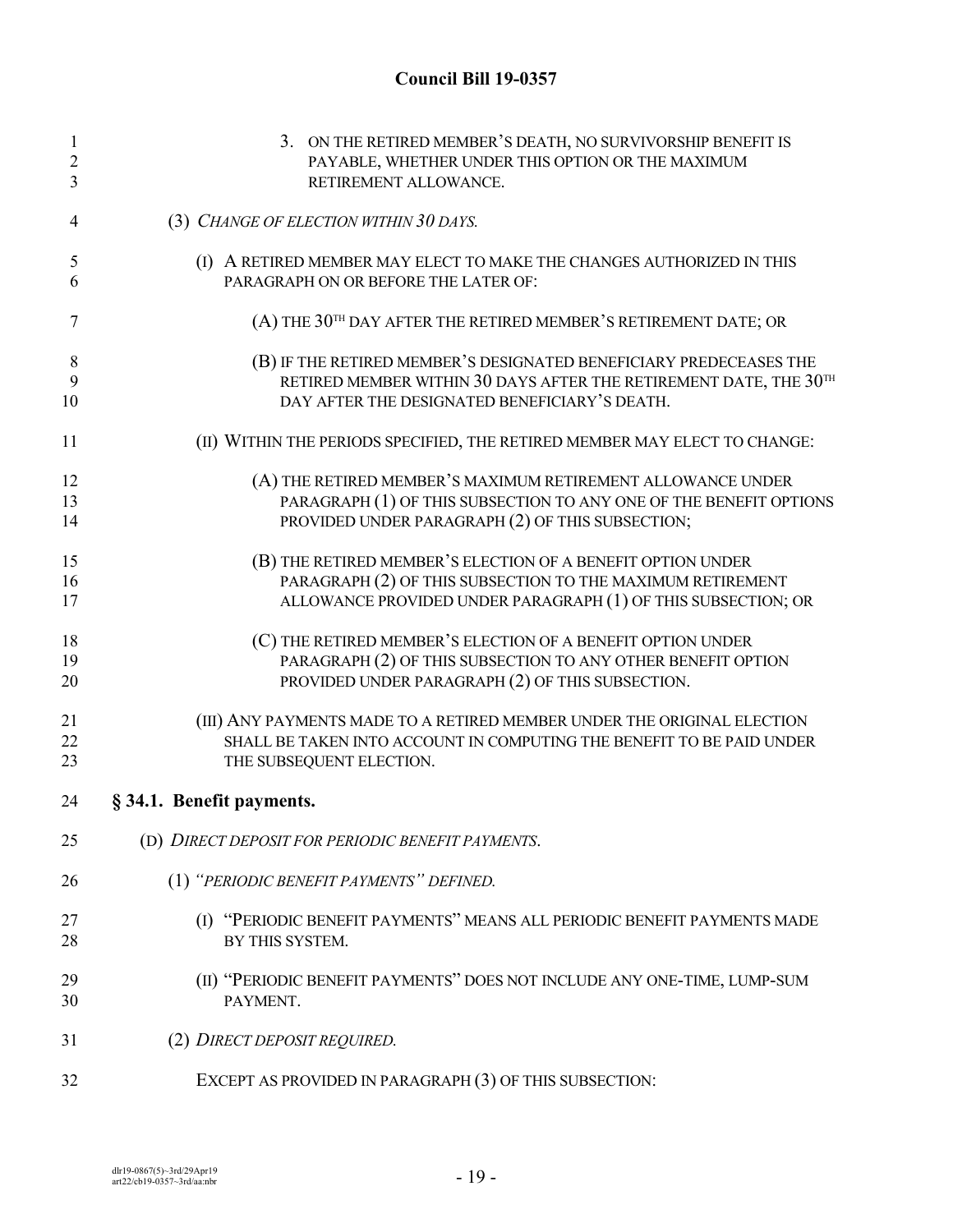| (I) ALL PERIODIC BENEFIT PAYMENTS MADE BY THIS SYSTEM SHALL BE PAID BY<br>ELECTRONIC FUNDS TRANSFER; AND                                                                                                             |
|----------------------------------------------------------------------------------------------------------------------------------------------------------------------------------------------------------------------|
| (II) EACH RECIPIENT OF PERIODIC BENEFIT PAYMENTS SHALL:                                                                                                                                                              |
| (A) DESIGNATE A FINANCIAL INSTITUTION OR OTHER AUTHORIZED<br>PAYMENT AGENT; AND                                                                                                                                      |
| (B) PROVIDE THE SYSTEM WITH THE INFORMATION NECESSARY FOR THE<br>RECIPIENT TO RECEIVE ELECTRONIC FUNDS TRANSFER PAYMENTS<br>THROUGH THE PAYMENT AGENT SO DESIGNATED.                                                 |
| (3) WAIVER FOR HARDSHIP.                                                                                                                                                                                             |
| (I) THE BOARD OF TRUSTEES MAY WAIVE THE REQUIREMENTS OF THIS SECTION ON<br>WRITTEN REQUEST OF A RECIPIENT OF PERIODIC BENEFIT PAYMENTS<br>DEMONSTRATING HARDSHIP TO RECEIVE FUNDS BY ELECTRONIC TRANSFER.            |
| (II) PERIODIC BENEFIT PAYMENTS SHALL BE PAID TO ANY RECIPIENT GRANTED A<br>WAIVER UNDER THIS PARAGRAPH BY ANY METHOD DETERMINED APPROPRIATE BY<br>THE BOARD OF TRUSTEES.                                             |
| <b>Subtitle - General Provisions</b>                                                                                                                                                                                 |
| §47. Definitions.                                                                                                                                                                                                    |
| (h) Minor child.                                                                                                                                                                                                     |
| (1) [Subject to paragraph (2) of this subsection] FOR PURPOSES OF $\S$ 34 OF THIS ARTICLE,<br>"minor child" means the child of a member, former member, or retiree who[: (i)] has<br>not attained age $[18; or]$ 22. |
| $(iii)$ if the child is a full-time student, as verified to the satisfaction of the<br>Executive Director in accordance with policies set by the Board of Trustees,<br>has not attained age 22.]                     |
| (2) [Notwithstanding paragraph (1) of this subsection, for] FOR purposes of $\S$ § 9, 9.2, and<br>22 of this article, "minor child" means the child of a member, former member, or<br>retiree who:                   |
| (i) has not attained age 18; or                                                                                                                                                                                      |
|                                                                                                                                                                                                                      |
|                                                                                                                                                                                                                      |